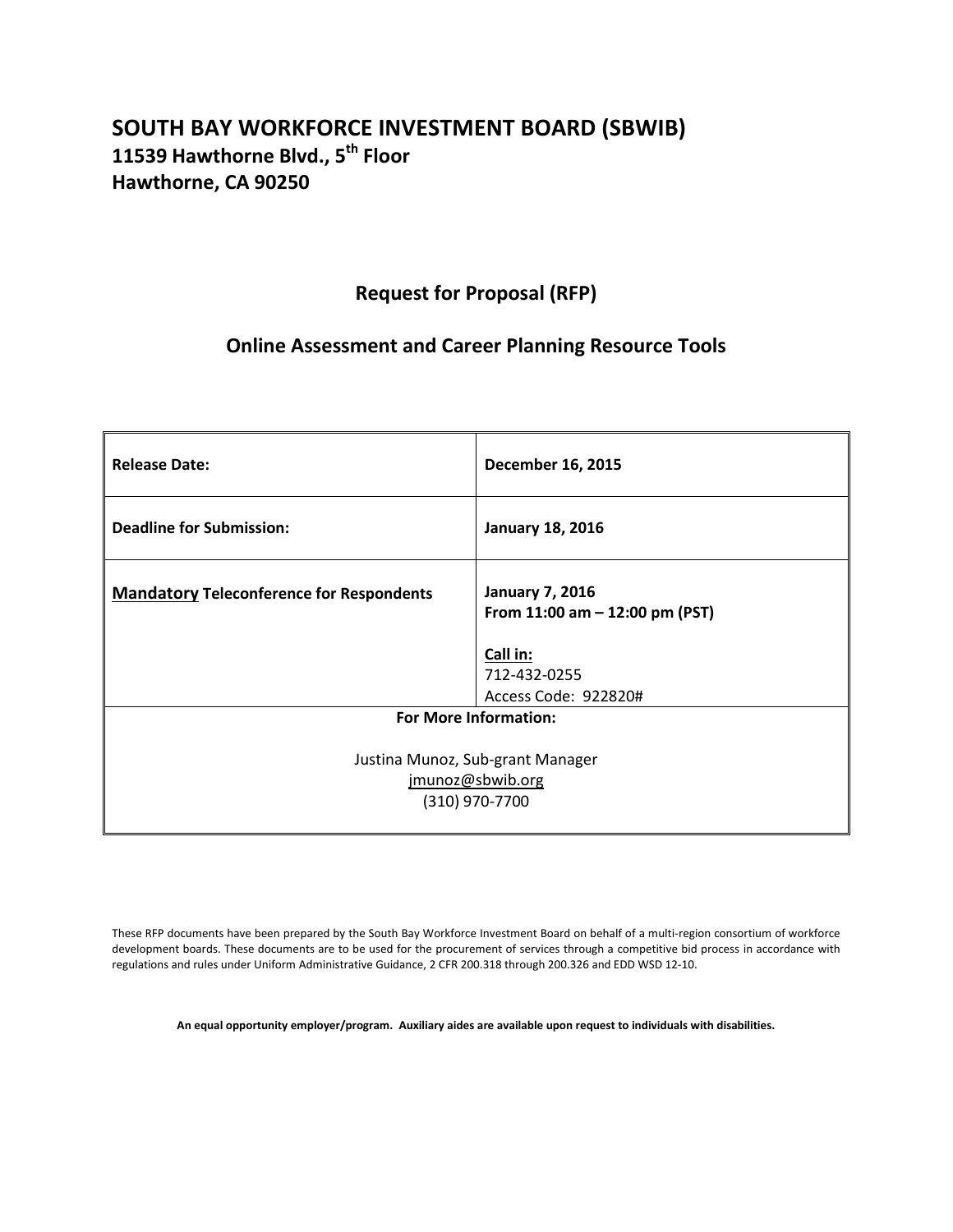## **Request for Proposal (RFP)**

### **Online Assessment and Career Planning Resource Tools** (Multilingual resources desirable)

### *Potential Applicants,*

The South Bay Workforce Investment Board (SBWIB) on behalf of a multi-regional consortium of workforce development boards and herein referred as the "Consortium" release this Request for Proposal process to purchase online assessment and career planning resources for adults, dislocated workers and youth seeking employment and training services funded by the Workforce Innovation and Opportunity Act of 2014 (WIOA).

Using a regional approach and plan, the Consortium is working collaboratively to coordinate services; strategies and resources under this competitive bid process and intends to share costs for these services provided. This process will serve and benefit a multi-region of workforce development boards and provide job seeker services and direct access to career readiness tools as they prepare to reenter the workforce.

The following provides the requirements to apply:

- 1. The South Bay Workforce Investment Board (SBWIB) invites you to submit a bid for the supply and services identified above and detailed in Section II of this Request for Proposal.
- 2. You are kindly requested to submit a bid in accordance with this document and Attachments herein.
- 3. The Request for Proposal ( RFP), hereinafter "RFP" consists of this document and the following:

| Section I   | <b>Background Information</b>          |
|-------------|----------------------------------------|
| Section II  | Scope of Services                      |
| Section III | <b>General Instructions to Bidders</b> |
| Section IV  | <b>Terms and Conditions</b>            |
| Section V   | <b>Preparation and Contents</b>        |
| Section VI  | Selection and Evaluation Criteria      |
| Section VII | <b>Contracting Requirements</b>        |
| Attachments | Attachments $1 - 4$                    |
| Attachments | Attachments A - F                      |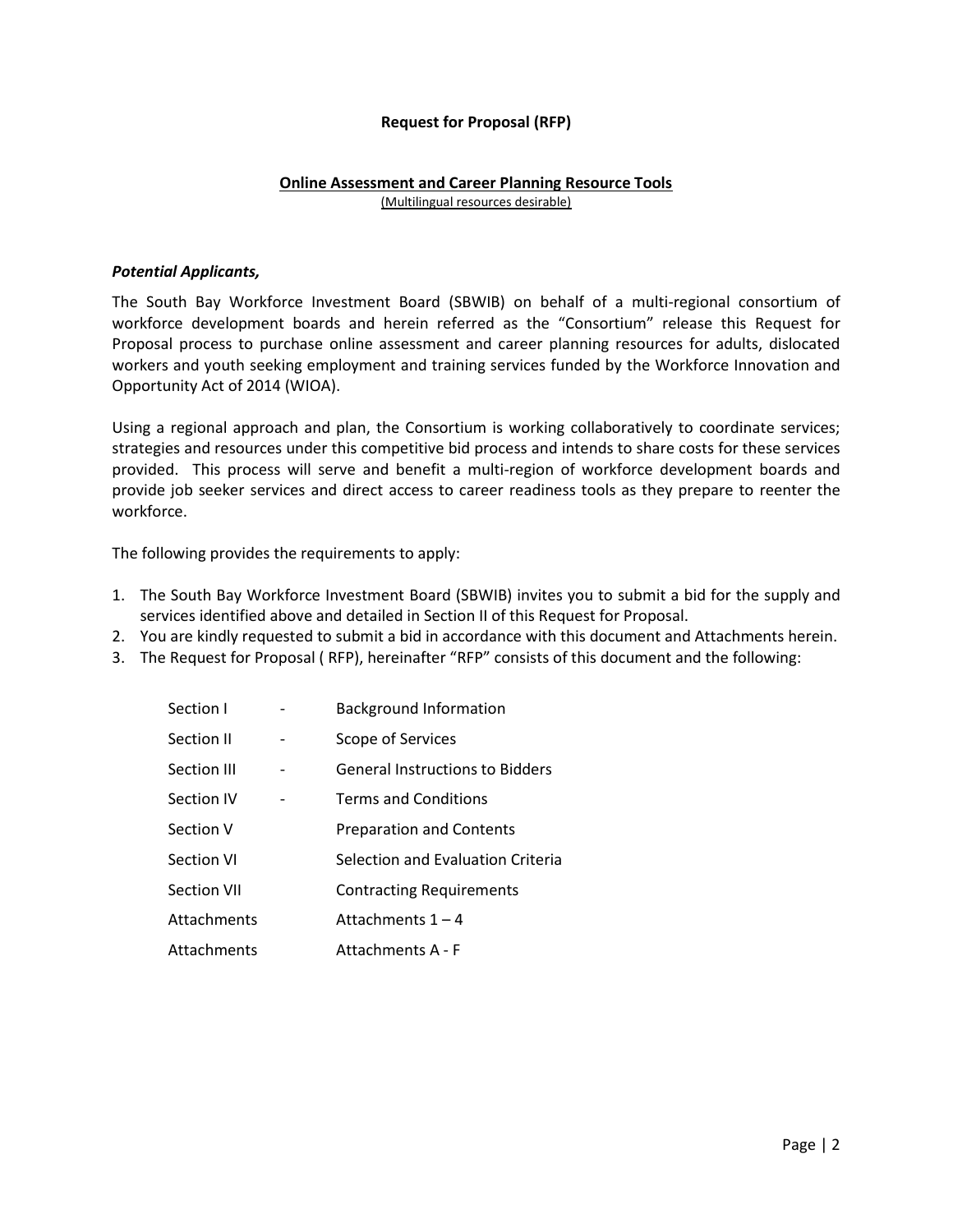4. The deadline for receipt of this Request for Proposal is **Monday, January 18, 2016, at 5:00 pm (PST**). The submission should be marked as instructed. Any RFP received after this date and time above will be returned and will not be considered. The deadline for submission and other important dates are indicated as follows:

| Important Dates                                                              |                                                                                                |
|------------------------------------------------------------------------------|------------------------------------------------------------------------------------------------|
| Release of Solicitation:                                                     | December 16, 2015                                                                              |
| Deadline for Clarifications or Questions to<br>be answered on Teleconference | January 5, 2016 by 1:00 pm (PST)                                                               |
| <b>Mandatory Teleconference for</b><br>Respondents                           | January 7, 2016 from 11:00 am - 12:00 pm (PST)<br>Call in: 712-432-0255 / Access Code: 922820# |
| Submission Deadline for Response:                                            | January 18, 2016 by 5:00 pm<br>(On or before this date/time PST)                               |
| Proposal Review & Recommendations                                            | January 18 - 25, 2016                                                                          |
| SBWIB Executive Committee – Review and<br>Approve Recommendations            | February 10, 2016                                                                              |
| State Approval of Services / Provider                                        | February 11 - 26, 2016                                                                         |
| Publish Intent to Award                                                      | Upon State Approval                                                                            |
| Contracting & Negotiations                                                   | Upon State Approval                                                                            |
|                                                                              |                                                                                                |

5. Important Addresses

RFP Submission mailing address:

Clarification or questions via electronic mail address:

**[jmunoz@sbwib.org](mailto:jmunoz@sbwib.org)**

South Bay Workforce Investment Board Attn: Administrative Office 11539 Hawthorne Blvd., 5<sup>th</sup> Floor Hawthorne, CA 90250

#### **Any RFP received after this date and time above will be returned and will not be considered.**

| Respondents Conference & Teleconference: | January 8, 2016                   |
|------------------------------------------|-----------------------------------|
|                                          | From $11:00$ am $-12:00$ pm (PST) |
|                                          |                                   |

Call in: 712-432-0255 Access Code: 922820#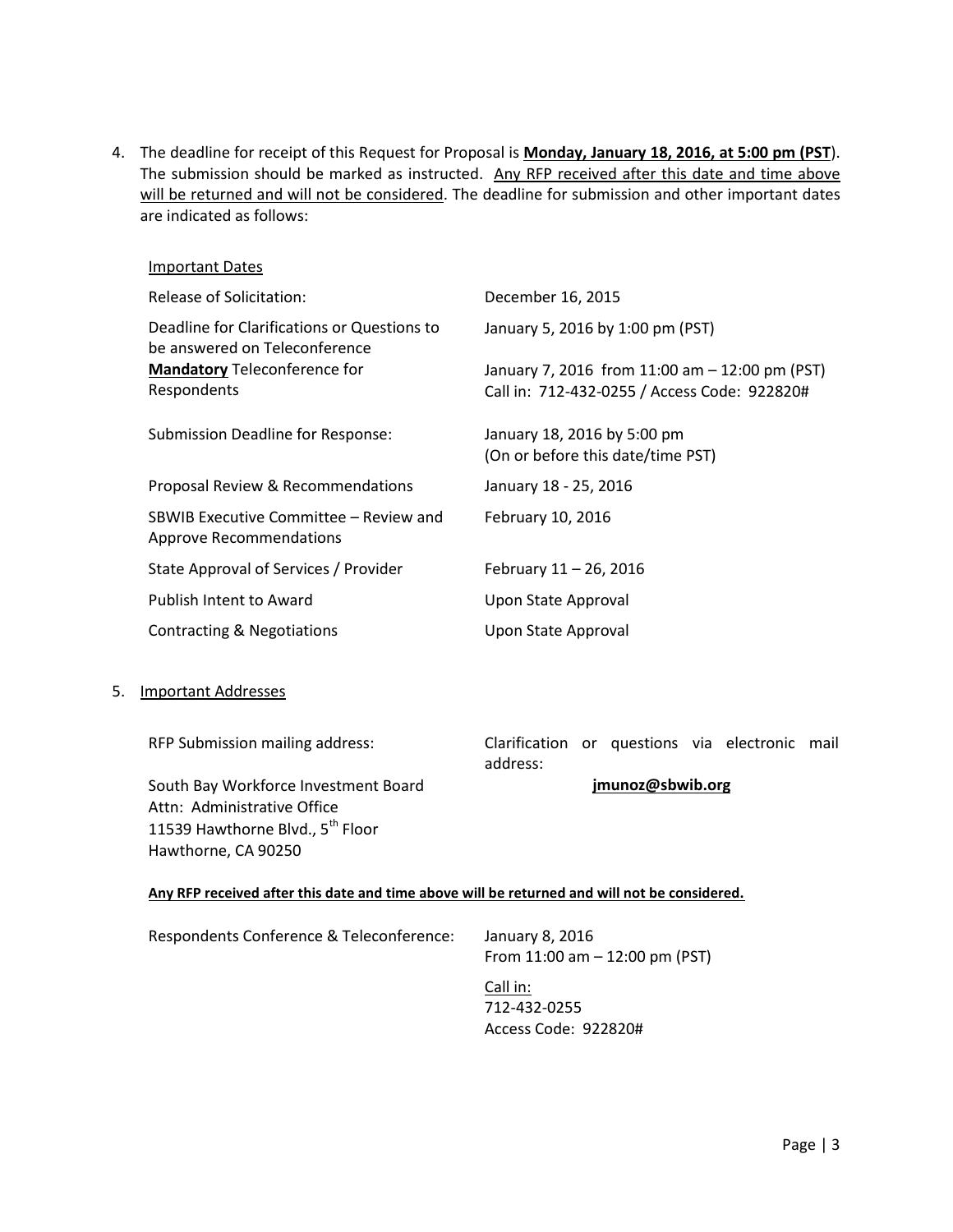# **TABLE OF CONTENTS**

| <b>SECTION I - BACKGROUND</b>               | 6  |
|---------------------------------------------|----|
|                                             | 6  |
| <b>SECTION II - SCOPE OF SERVICES</b>       | 7  |
|                                             | 7  |
| <b>SECTION III - GENERAL INFORMATION</b>    | 8  |
|                                             | 8  |
|                                             | 8  |
|                                             | 8  |
|                                             | 8  |
|                                             | 8  |
|                                             | 8  |
|                                             | 9  |
|                                             | 9  |
| <b>SECTION IV - TERMS AND CONDITIONS</b>    | 10 |
|                                             | 10 |
|                                             | 10 |
|                                             | 10 |
|                                             | 10 |
|                                             | 10 |
|                                             | 10 |
|                                             | 10 |
|                                             | 11 |
|                                             | 11 |
|                                             | 11 |
|                                             | 11 |
|                                             | 11 |
|                                             | 12 |
|                                             | 12 |
|                                             | 12 |
| <b>SECTION V - PREPARATION AND CONTENTS</b> | 13 |
|                                             | 13 |
|                                             | 13 |
|                                             | 13 |
|                                             | 13 |
|                                             | 13 |
|                                             | 14 |
|                                             |    |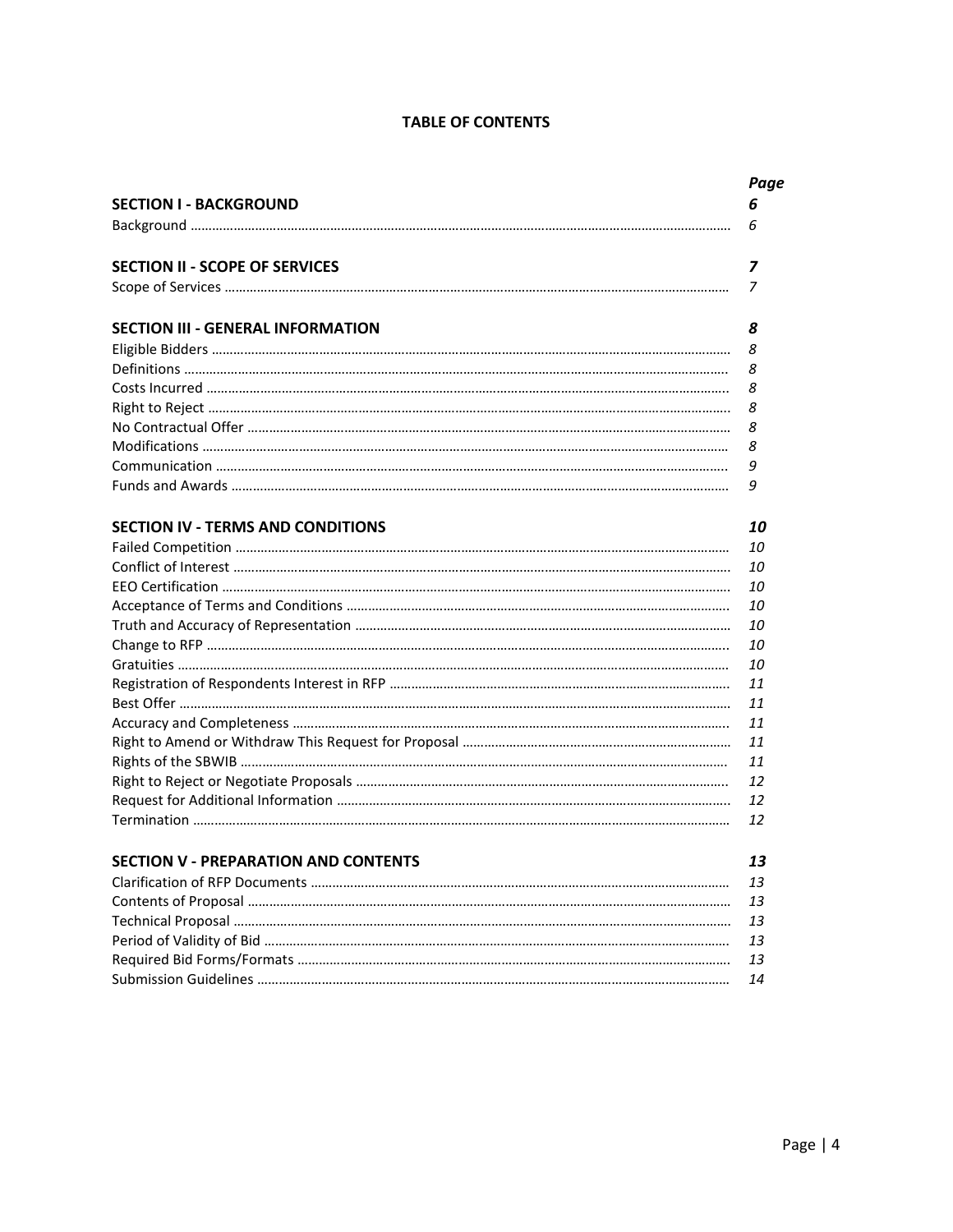|                       | <b>SECTION VI - SELECTION AND EVALUATION CRITERIA</b>                                                                   | 15 |
|-----------------------|-------------------------------------------------------------------------------------------------------------------------|----|
|                       |                                                                                                                         | 15 |
|                       |                                                                                                                         | 15 |
|                       |                                                                                                                         | 15 |
|                       |                                                                                                                         | 16 |
|                       |                                                                                                                         | 16 |
|                       |                                                                                                                         | 17 |
|                       |                                                                                                                         | 17 |
|                       | SECTION VII - CONTRACTING REQUIREMENTS AND PROVISIONS                                                                   | 18 |
|                       |                                                                                                                         | 18 |
|                       |                                                                                                                         | 18 |
|                       |                                                                                                                         | 18 |
|                       |                                                                                                                         | 18 |
|                       |                                                                                                                         | 18 |
|                       |                                                                                                                         | 18 |
|                       |                                                                                                                         | 19 |
|                       |                                                                                                                         | 19 |
| <b>ATTACHMENTS</b>    |                                                                                                                         |    |
| <b>Attachment 1</b>   |                                                                                                                         | 20 |
| <b>Attachment 1A</b>  |                                                                                                                         | 21 |
| <b>Attachment 2</b>   |                                                                                                                         | 23 |
| <b>Attachment 3</b>   |                                                                                                                         | 24 |
| <b>Attachment 4</b>   |                                                                                                                         | 25 |
|                       | Certification Regarding Lobbying Certification for Contracts, Grants,                                                   |    |
| <b>Attachment A</b>   |                                                                                                                         | 26 |
| <b>Attachment B</b>   |                                                                                                                         | 27 |
|                       |                                                                                                                         |    |
| <b>Attachment B-2</b> | Certification Regarding Debarment, Suspension, Ineligibility and<br>Voluntary Exclusion Lower Tier Covered Transactions | 29 |
| <b>Attachment C</b>   | Certification Regarding Drug-Free Workplace Act Requirements                                                            | 30 |
| <b>Attachment D</b>   | Certification Regarding Compliance with The Americans with                                                              |    |
|                       |                                                                                                                         | 32 |
| <b>Attachment E</b>   |                                                                                                                         | 33 |
| <b>Attachment F</b>   |                                                                                                                         | 34 |
|                       |                                                                                                                         |    |
|                       |                                                                                                                         |    |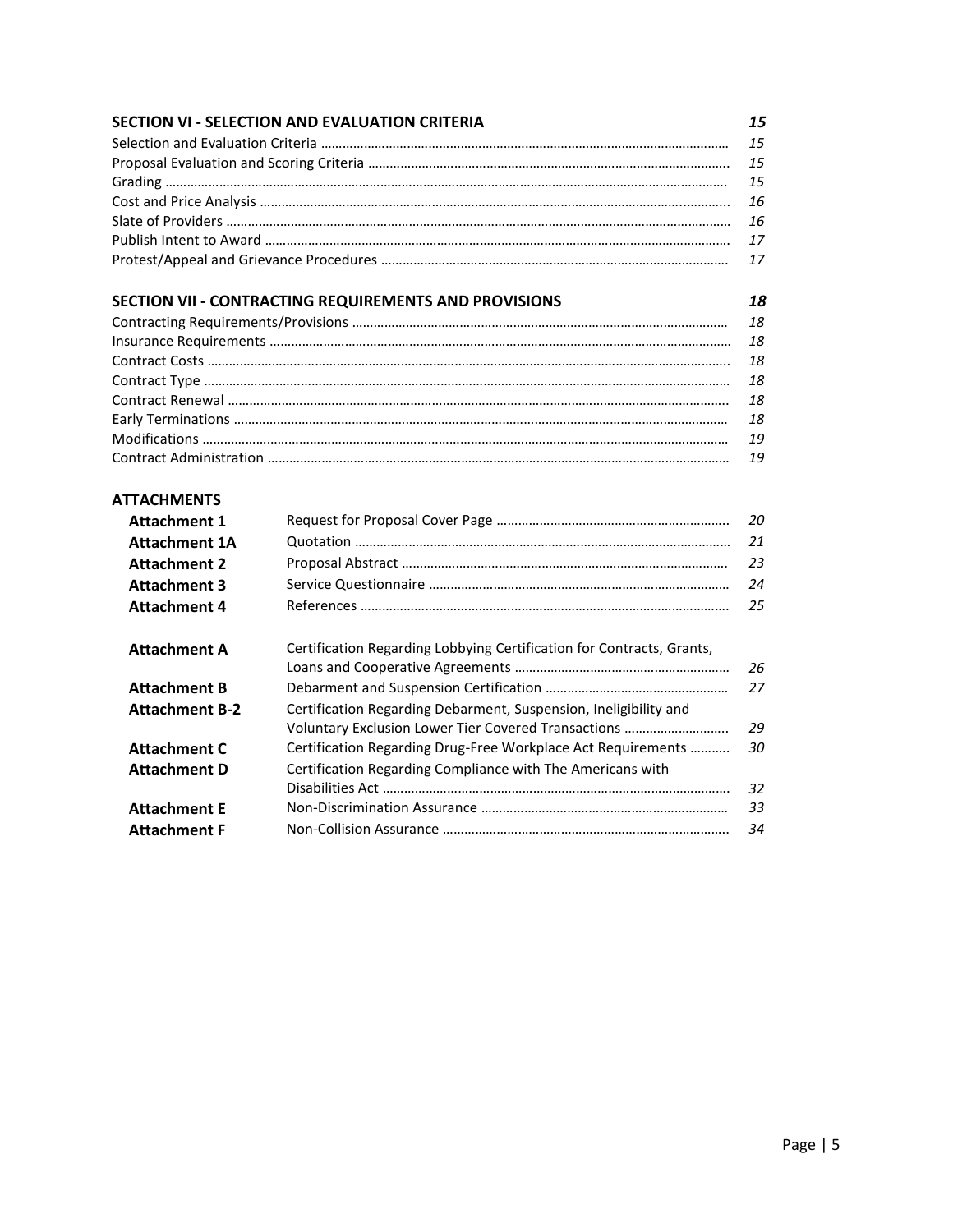## **SECTION 1**

## **Background**

The Workforce Innovation and Opportunity Act (WIOA) was signed into law on July 22, 2014. WIOA is designed to help job seekers access employment, education, training, and support services to succeed in the labor market and to match employers with the skilled workers they need to compete in the global economy. WIOA amends titles I and II of the Workforce Investment Act of 1998 (WIA), and also the Wagner-Peyser Act and the Rehabilitation Act of 1973.

Under WIOA, the *vision for the one-stop delivery system* reflects the long-standing and ongoing work of dedicated workforce professionals around the country to align a wide range of publicly- and privatelyfunded education, employment, and training programs while also providing high-quality customer service to job seekers, workers, and businesses through the one-stop delivery system.

Organizational Structure: The South Bay Workforce Investment Board (SBWIB) is a 501 (c) (3) non-profit benefit corporation designated by the City of Inglewood. to act on its behalf as the designated administrator of the South Bay Workforce Investment Area (SBWIA) to provide employment and training services to member cities (Inglewood, Hawthorne, EL Segundo, Lawndale, Gardena, Carson, Torrance, Redondo Beach, Manhattan Beach, Hermosa Beach and Lomita).

Consortium: The South Bay Workforce Investment Board on behalf of a multi-regional consortium of workforce development boards herein referred as the "Consortium" oversee and operate the one-stop delivery systems in conjunction with the America's Job Center (AJCC) of California partners, to provide the availability and access to career services as described under WIOA (sec. 134 (c) (2)).

It is the Consortium's commitment to offer career services and resources that allow job seekers to access real-time virtual services during their job readiness and career planning experience. Assessment and Career Planning Resources and Systems will maximize the job seekers ability to:

- Understand work-related values, interests, personality traits and skills
- Develop educational and career plans
- Determine skills and education required by employers
- Identify in-depth occupational information to make career decisions
- Match strengths and interests to industry sector pathways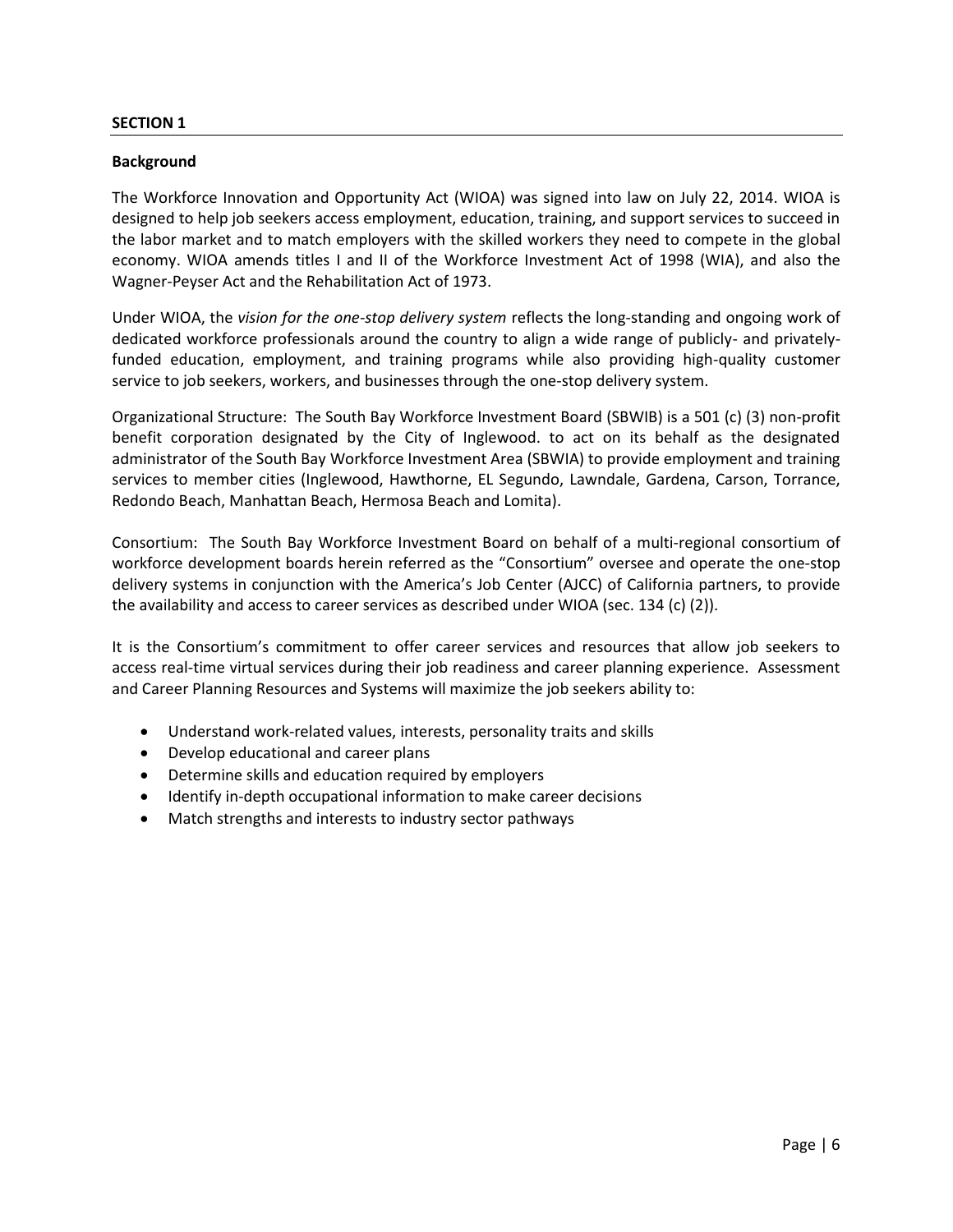## **SECTION II**

#### **Scope of Services:**

Because of these different approaches and resources, we ask respondents to use the following as a basic guide in responding to the types of skills are (or will be) assessed by the individual job seeker to help determine their career readiness:

- **Academic skills:** Skills such as English language arts, math, science, and social studies
- **Employability skills:** Skills necessary to succeed in entry-level employment, such as time management, problem solving, self-discipline, perseverance (often referred to as "soft skills")
- **Technical skills:** Industry-based skills or those needed to pursue a specific career pathway, such as healthcare or information technology

**Each respondent should be prepared to identify as many of the common online assessment aids available and the associated costs by individual assessment taken or by a set number of assessments desired.**

### **A. Types of Online Assessments and Career Resources:**

- Basic Skills Assessment (Skill levels in Reading, Math, English Language proficiency)
- Career Interests, Aptitudes, Abilities, Personality, and Traits
- Career Planning and Skill Sets
- Using Labor Market Information/ Occupational Guides
- Evaluation and Results Reports
- Other self-directed tutorials:
	- $\circ$  Communication Skills for Active Listening, Effective Speech and Effective Writing
	- o Time Management and Organizational Skills
	- o Financial Literacy
	- o Teamwork and Leadership
	- o Critical Thinking and Problem Solving

*\*Desired: multilingual assessments and resources; products and assistive technology for individuals with disabilities*

**Each respondent should be prepared to identify all necessary system set-up costs to install or access its online assessments and resources.** 

- **B. Type of allowable online System Set-up and Installation, License and User Fees:**
- Annual user fee –to be shared by each participating entity
- Software / hardware /technical system installation and equipment (as applicable)
- Technical support and maintenance
- Staff Training as needed
- Access and Usage Reports
- Copyright, Firewall and Security

SBWIB and the Consortium make no guarantee to the amount or size of this award for projected services. Awards made under this proposal may be entered into by one or more participating workforce development boards—all awards are contingent upon State approval.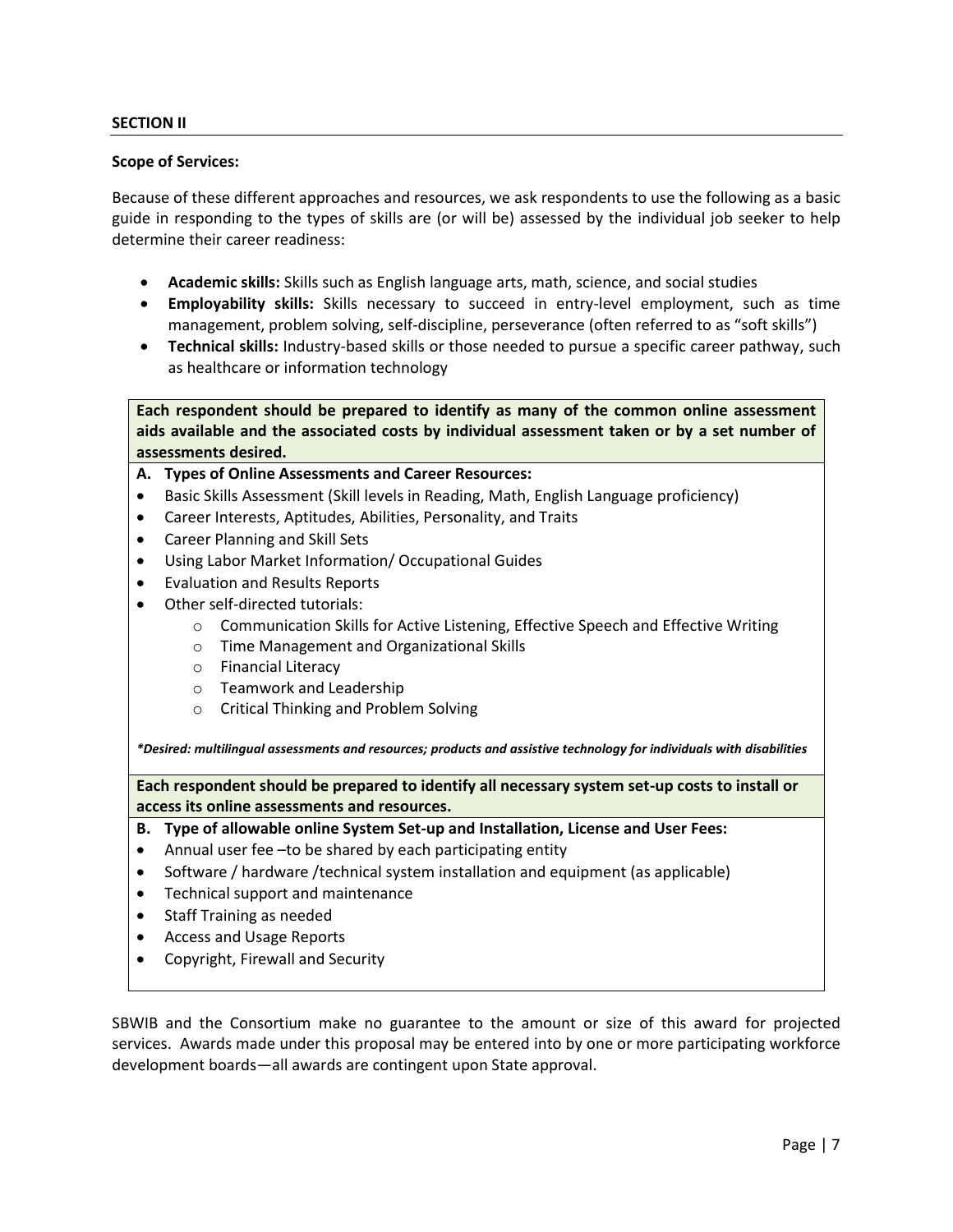### **General Information**

#### **1. General**

- 1.1. Eligible Bidders.
	- 1.1.1. Eligible firms and organizations may include one of the following: Non-profit, nongovernment entities; For-profit private entities, independent contractors and Minority Owned Women are encouraged to apply.
	- 1.1.2. Eligible firms and organizations must also have a minimum of two (2) years documented, successful experience within the last five (5) years of the submitted bid.
	- 1.1.3. Interested respondents possessing the appropriate capacity and demonstrated ability to provide the services outlined in this RFP are eligible to apply. Responses will be deemed eligible for pre-qualification based on their completeness, and responsiveness to this RFP.
	- 1.1.4. The respondent at the time of the bid submission certifies its firm and its principals are not suspended or debarred per Federal requirements.

## 1.2. Definitions

- 1.2.1. Firm; refers to any organization and its legal status, whether it is a sole proprietorship, a company, non-profit, a partnership, a joint venture, or any other form of legal association.
- 1.2.2. Consortium; refers to the named participating workforce development boards in this solicitation requesting service(s).
- 1.2.3. Contractor(s); mean the party or parties with which the SBWIB may eventually enter into a contract(s) for the works and/or services as requested and described herein.
- 1.3. Costs incurred.
	- 1.3.1. This RFP does not commit the SBWIB to award a contract or to pay any costs incurred in the preparation or submission of bids, or to procure or contract for services or supplies.
- 1.4. Right to reject.
	- 1.4.1. SBWIB reserves the right to reject any or all bids received in response to this RFP and to negotiate with any of the proposers or other firms in any manner deemed to be in the best interest of the Consortium.
- 1.5. No contractual offer.
	- 1.5.1. The RFP contains no contractual offer of any kind. Any bid submitted will be regarded as an offer by the proposer and not as an acceptance by the proposer of any offer by SBWIB.
- 1.6. Modifications.
	- 1.6.1. SBWIB reserves the right to modify or exclude any consideration, information or requirement contained in this RFP and to add new considerations, information or requirements at any stage of the procurement process, including negotiations with proposers, at any time before any contract is awarded for the services detailed in the RFP.
	- 1.6.2. Bidders will be given reasonable time in which to take a modification into account in preparing their bids, SBWIB may, at its sole discretion, extend the deadline for submission of bids. The new deadline will be communicated to potential bidders through appropriate media announcement.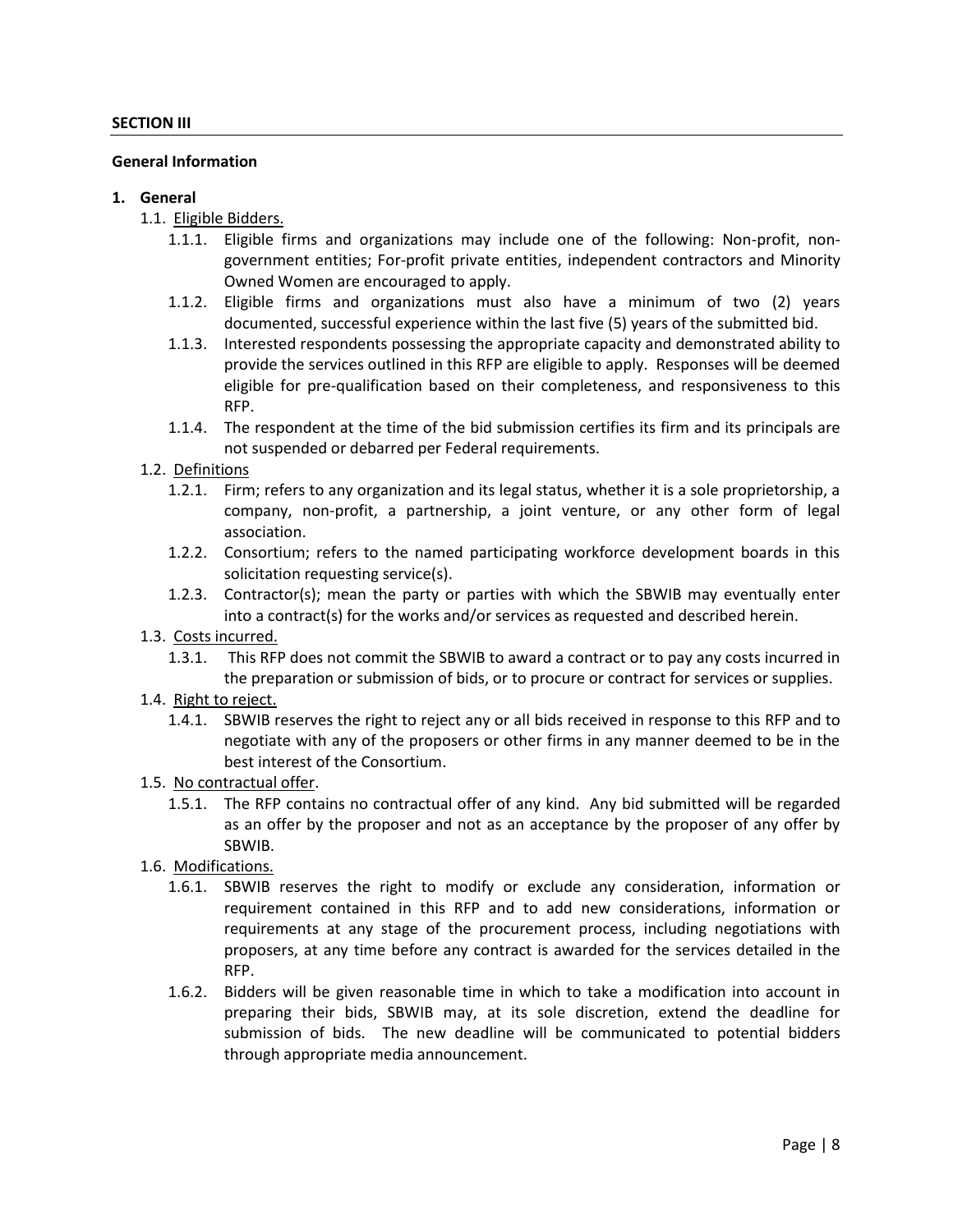# 1.7. Communication.

1.7.1. Other than this official means of communication, excluding all provisions made herein, SBWIB staff are prohibited from communicating about this procurement with any respondent or external party during the course of this procurement. Respondents are not to call or attempt to communicate in any other ways with SBWIB staff regarding this procurement except as instructed. Any violation of this instruction may adversely affect a Contractor's prospect of selection.

# **2. Awards**

- 2.1. Funds and Awards.
	- 2.1.1. Funds received under the Workforce Innovation and Opportunity Act (WIOA) will support this request for proposal of services as described.
	- 2.1.2. The Contractor represents itself as being qualified and capable of providing said services in accordance with all rules and regulations developed to implement said statutes and in accordance with the terms and conditions of this award, as well as applicable Federal, State and local regulations regarding WIOA funds.
	- 2.1.3. The Contractor agrees to comply with nondiscrimination and equal opportunity provisions of WIOA in sec. 188 and its implementing regulations at 29 CFR part 37.
	- 2.1.4. The Contractor understands they may enter into one or more contracts with the following workforce development boards (Consortium) as a result of this procurement (South Bay Workforce Development Board, Foothill Workforce Development Board, Southeast Los Angeles Workforce Development Board, Verdugo Workforce Development Board, San Bernardino County Workforce Development Board, Riverside County Workforce Development Board, Ventura Workforce Development Board, Anaheim Workforce Development Board and Santa Ana Workforce Development Board).
	- 2.1.5. Funding made to the Contractor is contingent upon the availability of funds received under the WIOA; subsequent year funding will be contingent upon a sufficient appropriations, satisfactory performance and need.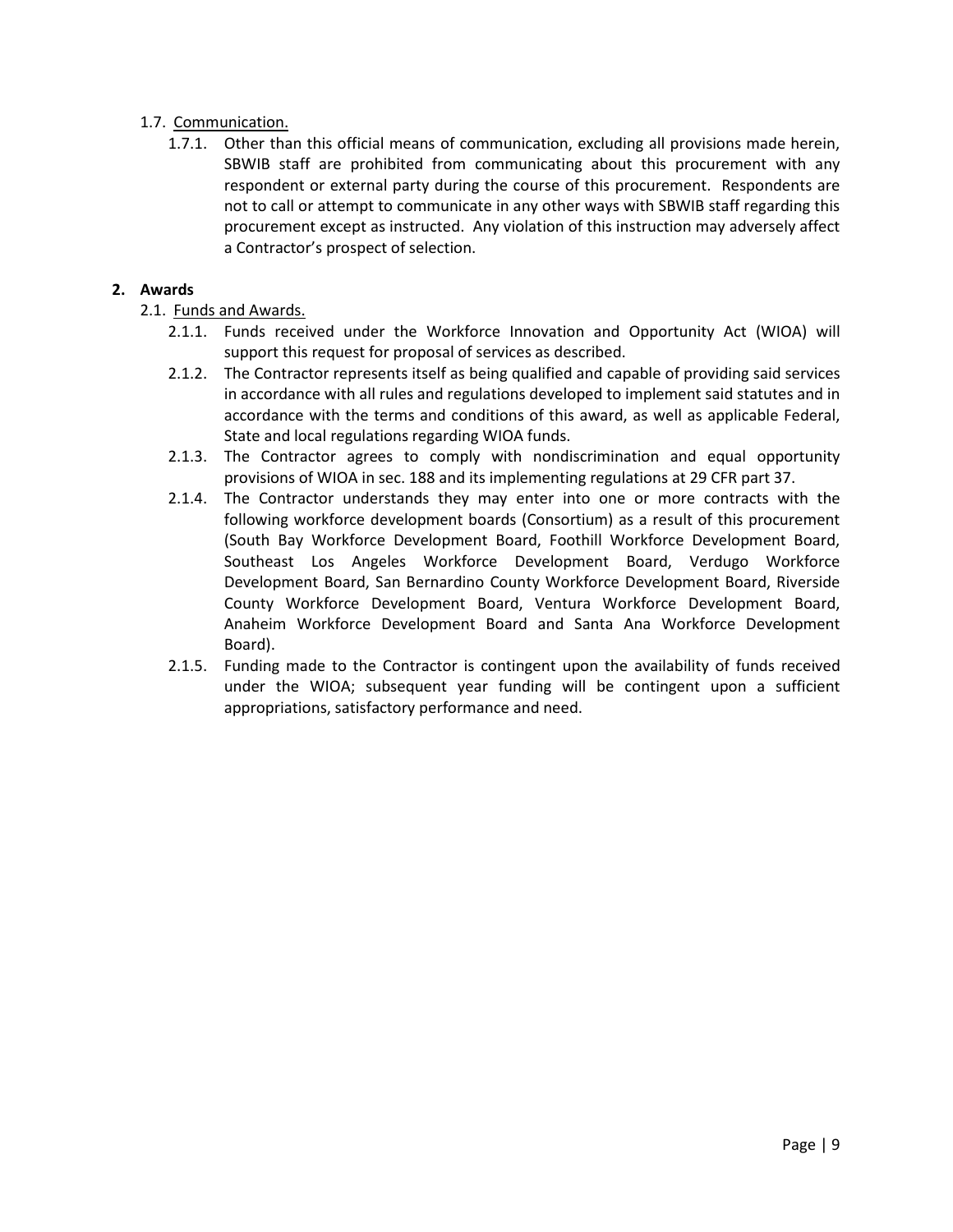#### **Terms and Conditions**

- 1.1. Failed Competition.
	- 1.1.1. If only one responsive proposal is received from this solicitation, resulting in a failed competition, the option may be exercised to reopen competition or to enter into a sole source contract.
- 1.2. Conflict of Interest.
	- 1.2.1.Agencies employing or retaining employees of the SBWIB, One-Stop Policy Committee and/or other SBWIB employees such as contractors, subcontractors, or consultants or in any other capacity, must make such information known with their proposal document. Failure to do so may result in disqualification of the proposal, cancellation of contract or contract award, or result in disciplinary action against individuals involved.
- 1.3. EEO Certification.
	- 1.3.1.Successful Respondents will be required to certify and agree that all person employed by the respondent, its affiliates, subsidiaries, or hold companies are and will be treated equally by the firm without regards to or because of race, religion, ancestry, national origin, or sex and in compliance with all federal, State and local anti-discrimination laws.
- 1.4. Acceptance of Terms and Conditions.
	- 1.4.1.Each respondent, by submission of a proposal, acknowledges acceptance of terms and conditions, certifies that all specifications listed in the RFP will be met, and further understands that these specifications may become part of a contract for provision of services should awarded.
- 1.5. Truth and Accuracy of Representation.
	- 1.5.1.False, incomplete, or unresponsive statement in connection with a proposal may be cause for its rejection. The evaluation and determination of the fulfillment of the requirement will be in the SBWIBs sole judgment and its judgment will be final and conclusive.
- 1.6. Change to RFP.
	- 1.6.1.A respondent submitting a proposal will not change the wording of the RFP and no words or comments will be added to the general conditions and detailed specifications. Proposals submitted with unauthorized changes to RFP, may be deemed irregular and rejected.
- 1.7. Gratuities.
	- 1.7.1.It is improper for any SBWIB member, employee or agent to solicit consideration, in any form, from a respondent with the implication, suggestion or statement that the Respondents provision of the consideration may secure more favorable treatment for the respondent in the award of the contract or that the Respondents failure to provide such consideration may negatively affect the SBWIB considerations of the Respondents submission. A respondent will not offer a SBWIB member, employee or agent for the purpose of securing favorable treatment with respect to the award of the contract.
	- 1.7.2.A respondent will immediately report any attempt by a SBWIB member, employee or agent to solicit such improper consideration. The report will be made to the SBWIB Executive Director. Failure to report such a solicitation may result in the Respondents submission begin eliminated from consideration, Among other items, such improper consideration may take the form of cash, discounts, and service, the provision of travel or entertainment, or tangible gifts.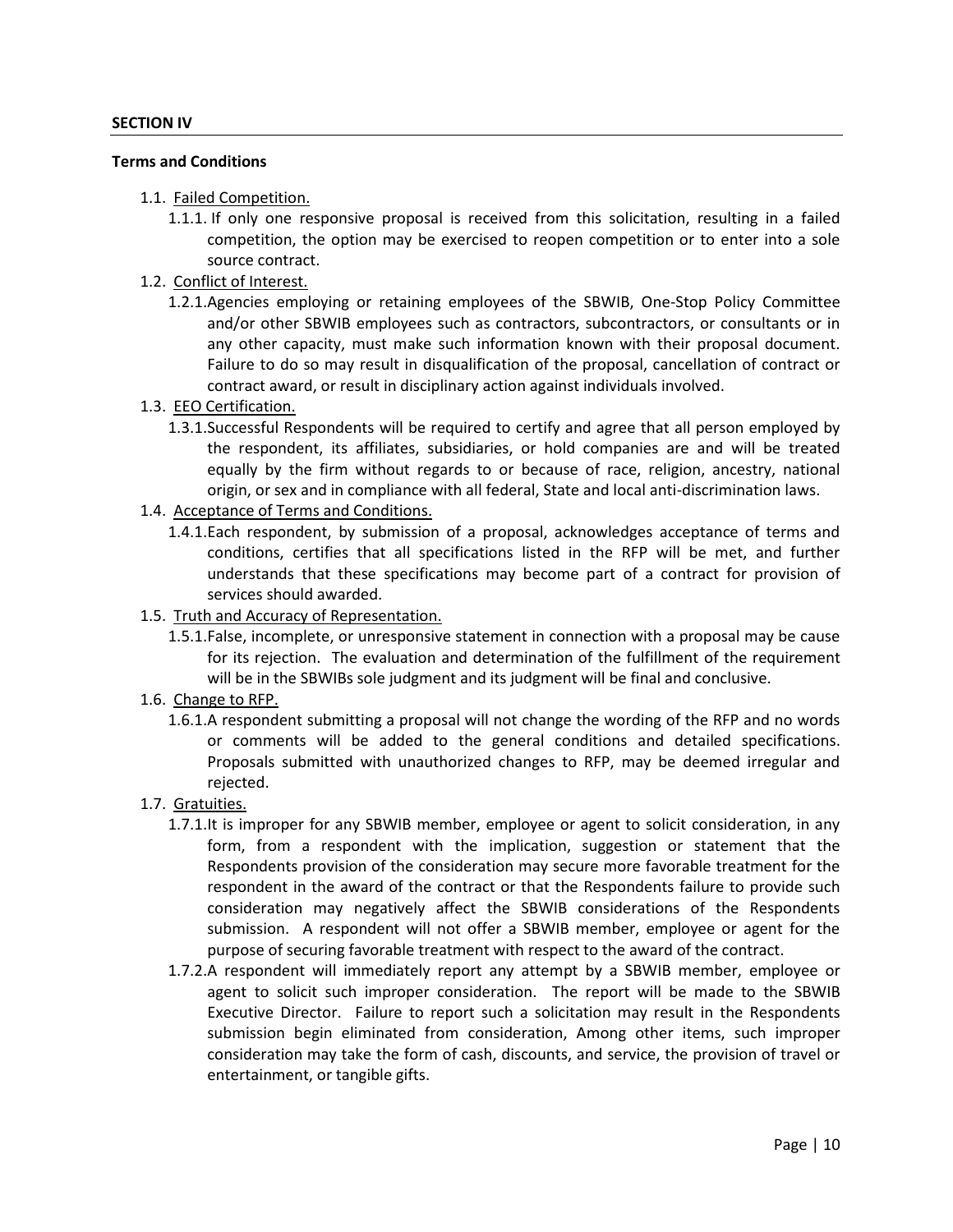- 1.8. Registration of Respondents Interest in This RFP.
	- 1.8.1.When a copy of this RFP is picked up or mailed/emailed to an interested respondent, the name and address of the respondent is logged into the RFP record by the SBWIB. In the event that the RFP is amended, dates changed or other actions taken prior to the deadline date, notice of such action will be mailed to each respondent on the RFP list. If your name and address are not accurately registered with the SBWIB on the RFP log, the SBWIB is not responsible for providing you with notice of any changes. Therefore, it is incumbent upon each respondent to accurately and timely register your interest with the SBWIB particularly if you did not receive a copy of the RFP directly from the SBWIB. Each RFP issued by the SBWIB has its own log; registrations from a different RFP dose not ensure that you are registered on this RFPs log.
- 1.9. Best Offer.
	- 1.9.1.The proposal shall include the Respondents best terms and conditions.
- 1.10. Accuracy and Completeness.
	- 1.10.1. The proposal must set forth accurate and complete information as required in this RFP. Proposals will be received and maintained consistent with the requirements of the Workforce Investment Act of 1998 and the California Public Records Act. In general, proposals will be exempt from disclosure until the evaluation and selection process has been completed. If the Respondents include privacy or proprietary information in its proposal, which it does not desire to have publicly disclosed, this restriction must be clearly noted. Such notice to the SBWIB shall not be effective if such protection is not allowable under the Freedom of Information Act or the California Public Records Act. The SBWIB shall use reasonable administrative procedures and care to protect the release of restricted proposal information. However, the SBWIB shall not be liable for the disclosure of any information submitted in the proposal even though the Respondents requested a restriction on its release.

## 1.11. Right to Amend or Withdraw This Request for Proposal.

- 1.11.1. The SBWIB reserves the right to amend or withdraw this RFP at any time and to change any set or planned dates announced herein; however, the SBWIB will not amend the deadline due date of the RFP to an earlier date.
- 1.12. Rights of the SBWIB.
	- 1.12.1. The SBWIB reserves the right to waive informality in any proposal, to accept or reject any or all proposals, to reject one part of a proposal and accept another, to re-advertise and, or seek other proposals, to make awards to the most responsive proposal as the interest of the SBWIB may require.
	- 1.12.2. The SBWIB reserves the right to provide or contract for any of these services independently.
	- 1.12.3. The SBWIB reserves the right to allocate services according to SBWIB's best interest.
	- 1.12.4. The SBWIB may opt to contract for some, all or none of the services listed above. The SBWIB also reserves the right to select multiple vendors for any component if it serves the SBWIB's best interests.
	- 1.12.5. The SBWIB reserves the right to establish additional consideration or criteria for funding, as deemed necessary. Such consideration may be addressed through final agreement negotiations.
	- 1.12.6. The SBWIB reserves the right to reject any proposal and waive any requirement when the action is considered to be in the SBWIBs best interest and negotiate change, revision, and/or modification of a proposal with any Respondents.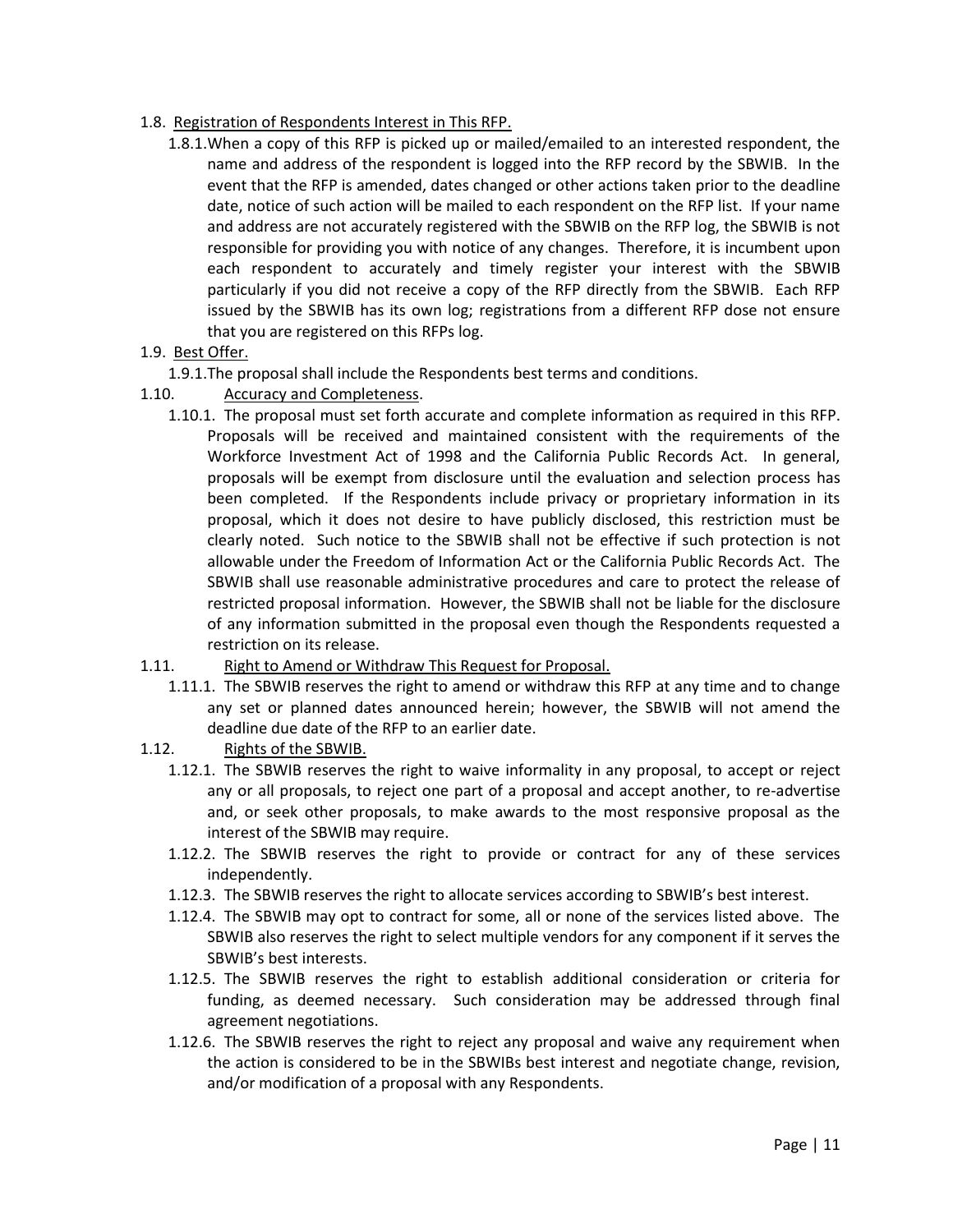- 1.12.7. The SBWIB reserves the right to retain all proposals submitted in response to this RFP. The proposals shall become the property of the SBWIB. The SBWIB also reserves the right to use any or all ideas presented in any proposal submitted in response to a Request for Proposal, without charge or limitation. The selection or rejection of a proposal does not affect these rights.
- 1.13. Right to Reject and Negotiate Proposals.
	- 1.13.1. The SBWIB may reject any proposal and waive any requirement when the action is considered to be in the SBWIB's best interest and negotiate changes, revisions, and/or modifications of a proposal with any Respondents.
- 1.14. Request for Additional Information.
	- 1.14.1. The SBWIB may require additional information from a Respondent for the determination of its qualifications to provide services. This additional information may be requested any time during the review process.
- 1.15. Termination.
	- 1.15.1. The SBWIB may terminate the agreement resulting from this proposal at its own discretion or when conditions encountered during the work make it impossible or impracticable to proceed, or when the SBWIB is prevented from proceeding with the agreement by law or by official action of a public authority. Additionally, if federal, State, or local project funds are suspended the agreement will likewise be suspended/terminated.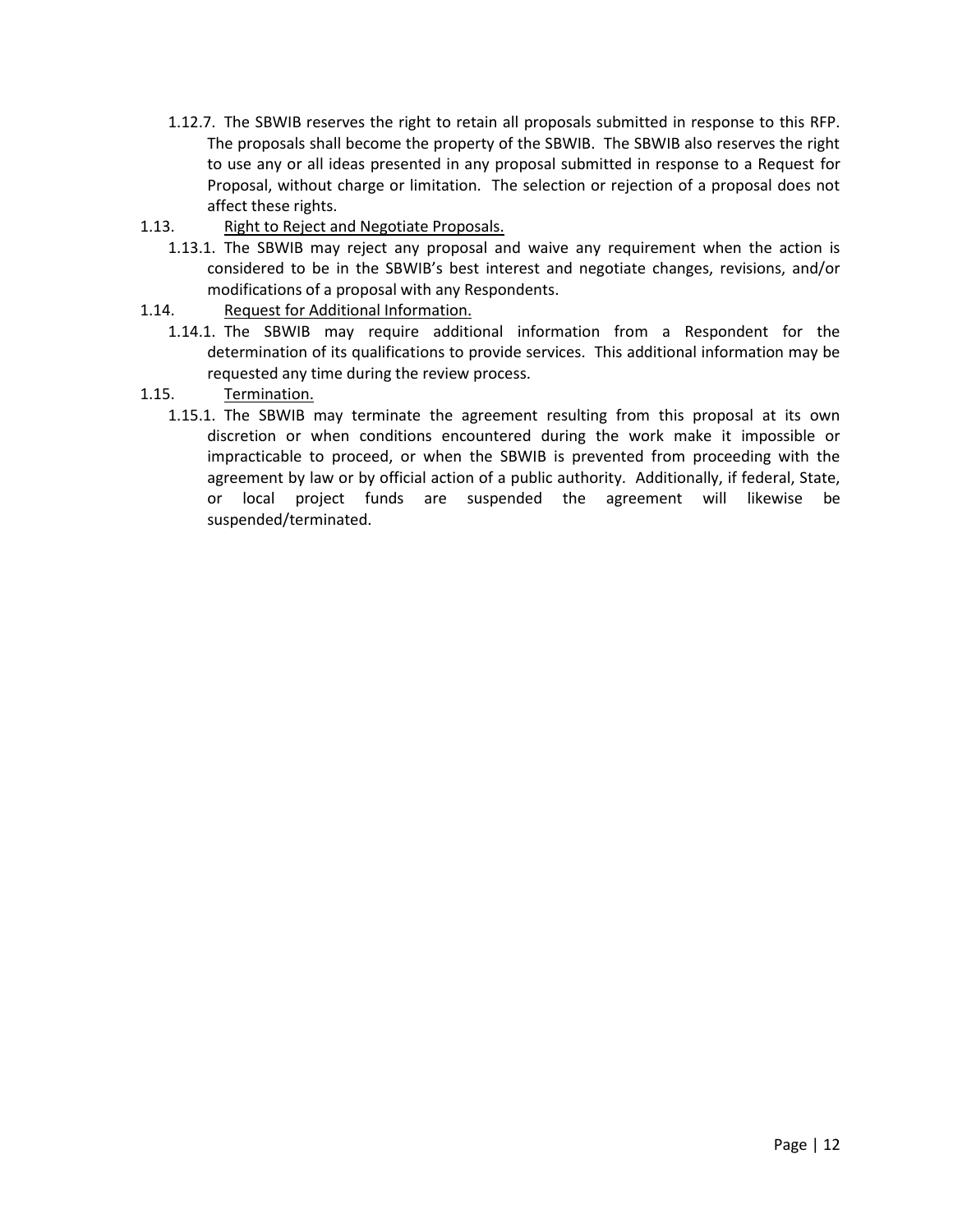## **SECTION V**

### **Preparation and Contents**

## **1. Preparation/Content**

- 1.1. Clarification of RFP Documents.
	- 1.1.1. A prospective Respondent requiring any clarification of the RFP Document(s) shall contact the SBWIB in writing at the email address specified in the RFP Document. SBWIB will respond in writing to any request for clarification, provided that such request is received no later than *the date defined in the RFP Request Document*.
	- 1.1.2. In responding to the requests for clarification SBWIB may, at its sole discretion, apply the provisions made under Exhibit III, Clause 1.6 Modifications.
- 1.2. Contents of the proposal.
	- 1.2.1. This sub-section refers exclusively to the assessable contents of the bid.
		- 1.2.1.1. Bids must offer services for the total requirements. Any bid which does not fully and comprehensively address this RFP may be rejected. The respondent is expected to examine all corresponding instructions, forms, terms and specifications contained in the Solicitation Documents. Failure to comply with these documents will be at the Respondent's risk and may affect the evaluation of the bid.
		- 1.2.1.2. A description of your firm's qualifications and an outline identifying other similar projects, and organizations that have received your services (or use your product) that can be called upon as reference to the quality and substantive reliability.
		- 1.2.1.3. The SBWIB/Consortium is requesting that only respondents with the requisite and experience apply.
- 1.3. Technical proposal.
	- 1.3.1. The proposal should provide a description of services and products as requested in this bid process. The respondent will be responsible to identify any other specific components required but not indicated in the request and provide a description of the component demonstrating its specifications and need.
	- 1.3.2. The proposal must contain complete financial information (price) for services requested that will be provided by the Contractor. The firm must indicate any discounts, group rates if any, and payment terms for use. See Exhibit IV – Bid Form.
- 1.4. Period of validity of bid.
	- 1.4.1. Bids shall remain valid for a period of at least one hundred and twenty (120) days from the date of submission. A bid valid for a shorter period than indicated may be rejected or considered non-responsive.

### **2. Required Bid Forms/Formats**

2.1. All Attachments must be provided and forms must be completed as indicated. If any form or part therefore is not applicable, the form should be included in the proposal with notation to that effect. The failure to fully complete or include a required form or other required information will render the proposal non-responsive and it will be removed from further review and consideration.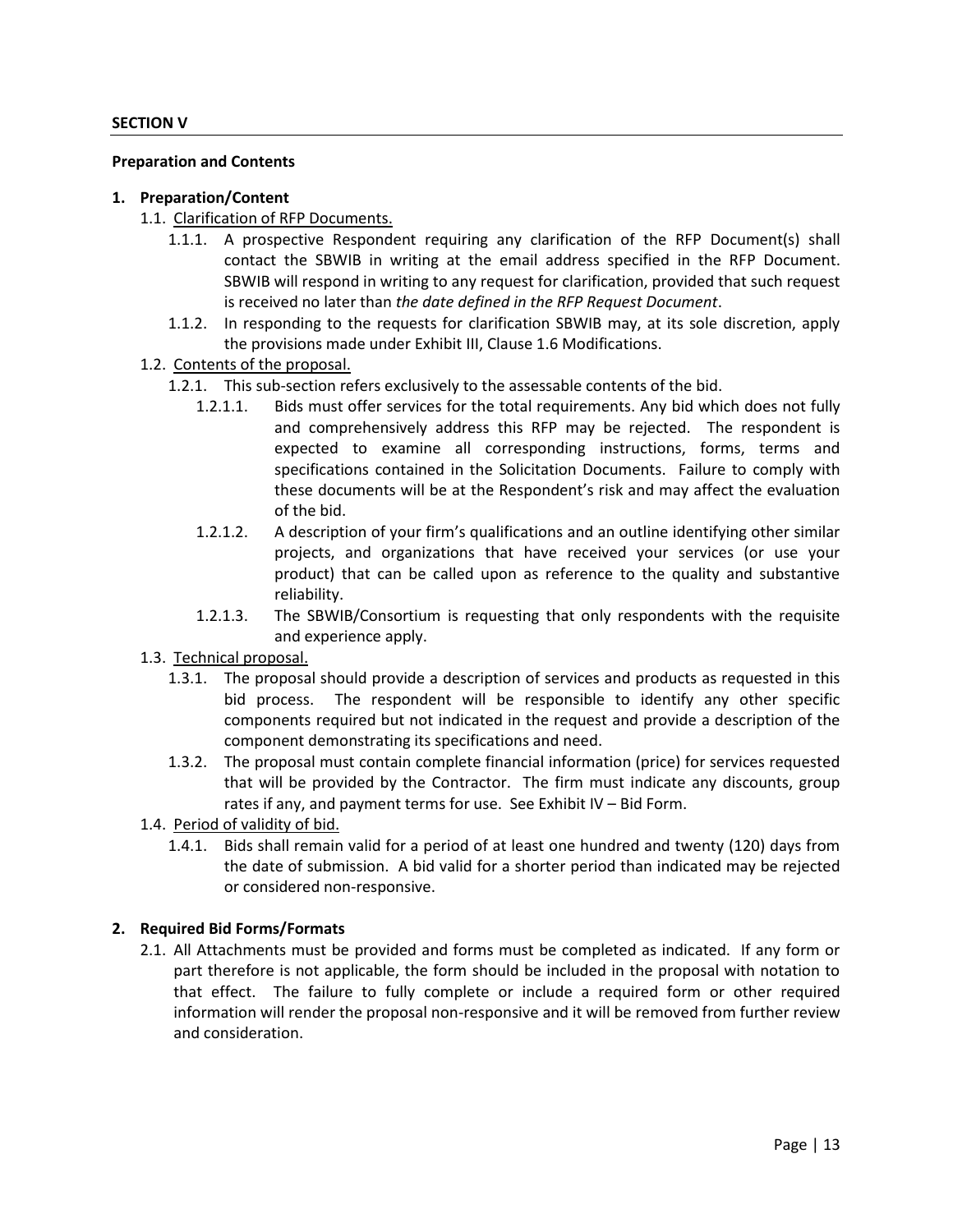- 2.2. Each proposal must be submitted in the format outlined below. Please use the following as a checklist in assembling of your completed proposal.
- 1. Cover Page (Attachment 1 & 1A): Complete the required contact and background information for your firm. Submit a complete breakdown total for each service description to be provided by your firm; including necessary supplies, equipment not otherwise stated but required. Must be signed by the authorized principal of the firm to submit the proposal
- 2. Proposal Abstract (Attachment 2): Briefly describe your overall objectives and how they can meet the services requested. Not to exceed 250 words.
- 3. Service Questionnaire (Attachment 3): Complete as requested.
- 4. References (Attachment 4): Provide information as requested.
- 5. Attachment A: Must be signed by the authorized principal of the firm to submit the proposal
- \_\_ 6. Attachment B: Must be signed by the authorized principal of the firm to submit the proposal
- 7. Attachment B-2: Must be signed by the authorized principal of the firm to submit the proposal
- 8. Attachment C: Must be signed by the authorized principal of the firm to submit the proposal
- \_\_ 9. Attachment D: Must be signed by the authorized principal of the firm to submit the proposal
- 10. Attachment E: Must be signed by the authorized principal of the firm to submit the proposal
- 11. Attachment F: Must be signed by the authorized principal of the firm to submit the proposal

## **3. Submission Guidelines**

- 3.1. Requirements.
	- 3.1.1.Respondents must comply with the submission requirements and instruction provided. Submittals that fail to comply with the requirements as specified may be deemed nonresponsive and such determination will results in no further consideration of that respondent or the respondent's submittal by the SBWIB.
- 3.2. Submission.
	- 3.2.1.The Respondent shall submit five (5) copies of their completed RFP response. All Proposals contents shall be limited to the information requested in this RFP.
	- 3.2.2.Proposal formats provided must be used. Additional written and typed information as requested shall be submitted on 8  $\frac{1}{2}$  x 11 format(s), single-sided print only, numbered sequentially, with exception of the cover page.
	- 3.2.3.The original must be clearly marked "Original" on the Proposal Cover Page and bear original signatures.
	- 3.2.4.Proposals must be sealed in an envelope or box. Three ring binders may be used for the proposals; however, plastic sleeves or spiral binders are discouraged. Proposal will not be read in public or available for public inspection until after an award determination has been made.
	- 3.2.5.SBWIB staffs will not copy, complete, organize or otherwise change any proposal submitted in response to this solicitation. Proposals accepted as responsive will be reviewed only as originally submitted by the deadline. Upon receipt by the SBWIB any and all proposal will become the property of SBWIB.
	- 3.2.6.Bids sent or copied to any other address other than the one specified in the RFP document will be declared void.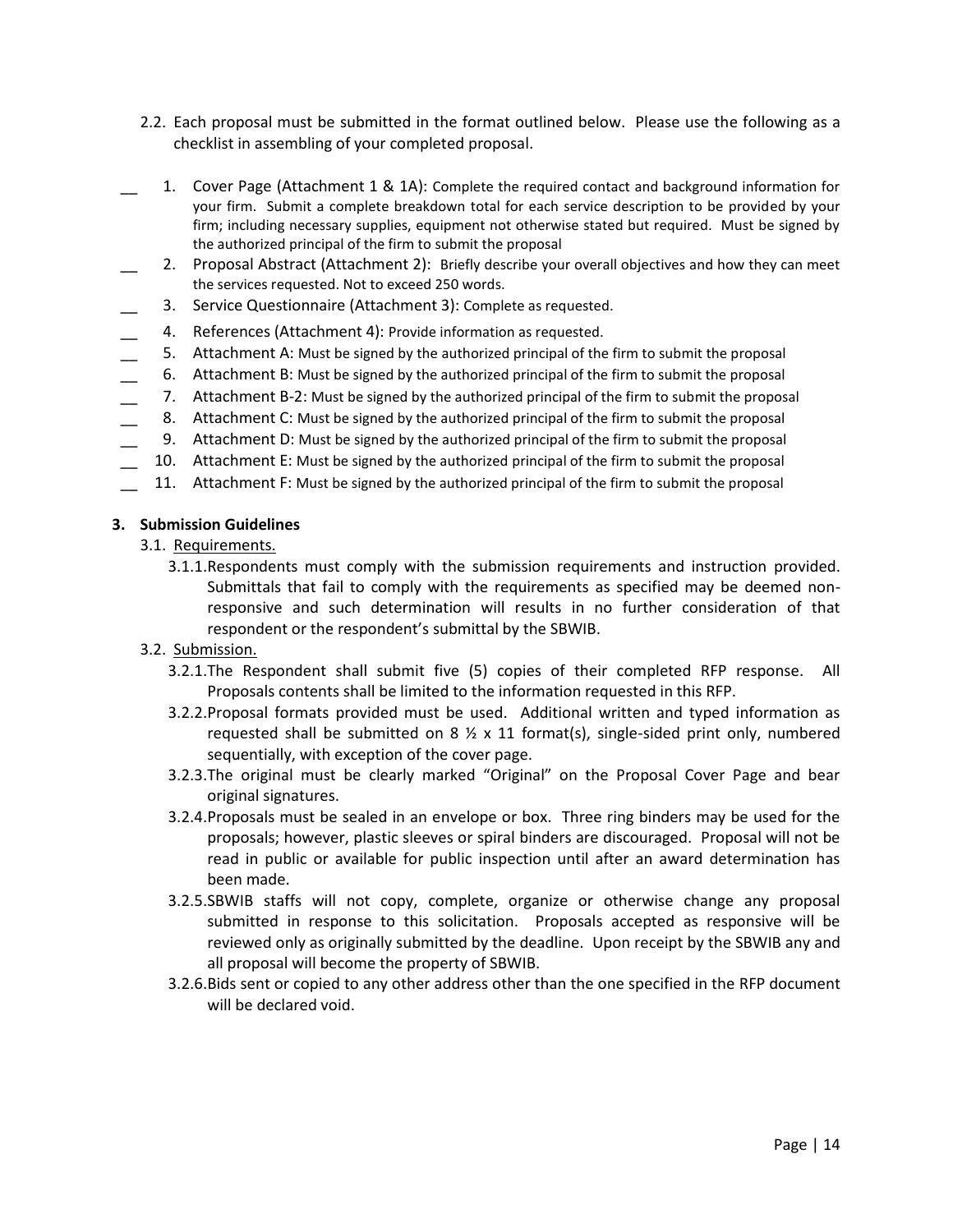## **SECTION VI**

### **1. Selection and Evaluation Criteria**

- 1.1. Selection Process.
	- 1.1.1.The following description of the selection proposal review process is a general description. Not all elements must be performed on all proposals received and the order of the process may be varied at the discretion of the SBWIB Review/Evaluation Team.
	- 1.1.2.SBWIB staff will screen proposals for responsiveness. Non-responsive proposals will not be given further consideration. To be responsive, a proposal must be:
		- a. Submitted on time;
		- b. Meet all submission requirements, e.g., quantity, signatures, etc.
		- c. Include all required forms, signed certifications, and other material fully completed in accordance with the instructions.
	- 1.1.3.Upon finding that a proposal is responsive, the SBWIB will review forms, certifications and other documentations; check references; may conduct onsite investigations; and perform other verification activities.
	- 1.1.4.All responsive proposals are reviewed and scored by the SBWIB Review/Evaluation Team, designated by the SBWIB, Executive Director. Proposals will be read and scored by the same reviewers. Each reviewer will evaluate the proposal for acceptability and assign a numerical score. Scores from each reviewer for all proposals will then be totaled and averaged. A maximum of 100 points may be awarded to any single proposal. The recommendations of the Team will then be forwarded to the assigned standing committee or Executive Committee deemed appropriate for acceptance. The SBWIB, Executive Committee will make final recommendations for ratification by the full SBWIB.
	- 1.1.5.SBWIB may, at its discretion, request presentations by or meetings with any Proposers to clarify or negotiate modifications to the proposals. Based on the scores, the Team will make recommendations to the SBWIB. After the SBWIB, approves contract amounts, a contract can be negotiated. A contract award is not final until SBWIB and the applicant have executed a mutually satisfactory agreement.

### **2. Proposal Evaluation and Scoring Criteria**

2.1. Each proposal submitted for consideration will be evaluated and scored on its own merit. The emphasis in the evaluation is on clarity, relevance, and strict compliance to the RFP requirements.

### **3. Grading**

3.1. Proposals that meet mandatory requirements will be evaluated using the following factors and weights:

|                                                                  | Total | 100 points |
|------------------------------------------------------------------|-------|------------|
| Cost effectiveness                                               |       | 30 points  |
| Proposed approach to the Scope of Services described in this RFP |       | 30 points  |
| Demonstrated experience and expertise in similar projects        |       | 20 points  |
| Qualifications and experience in the areas listed in this RFP    |       | 20 points  |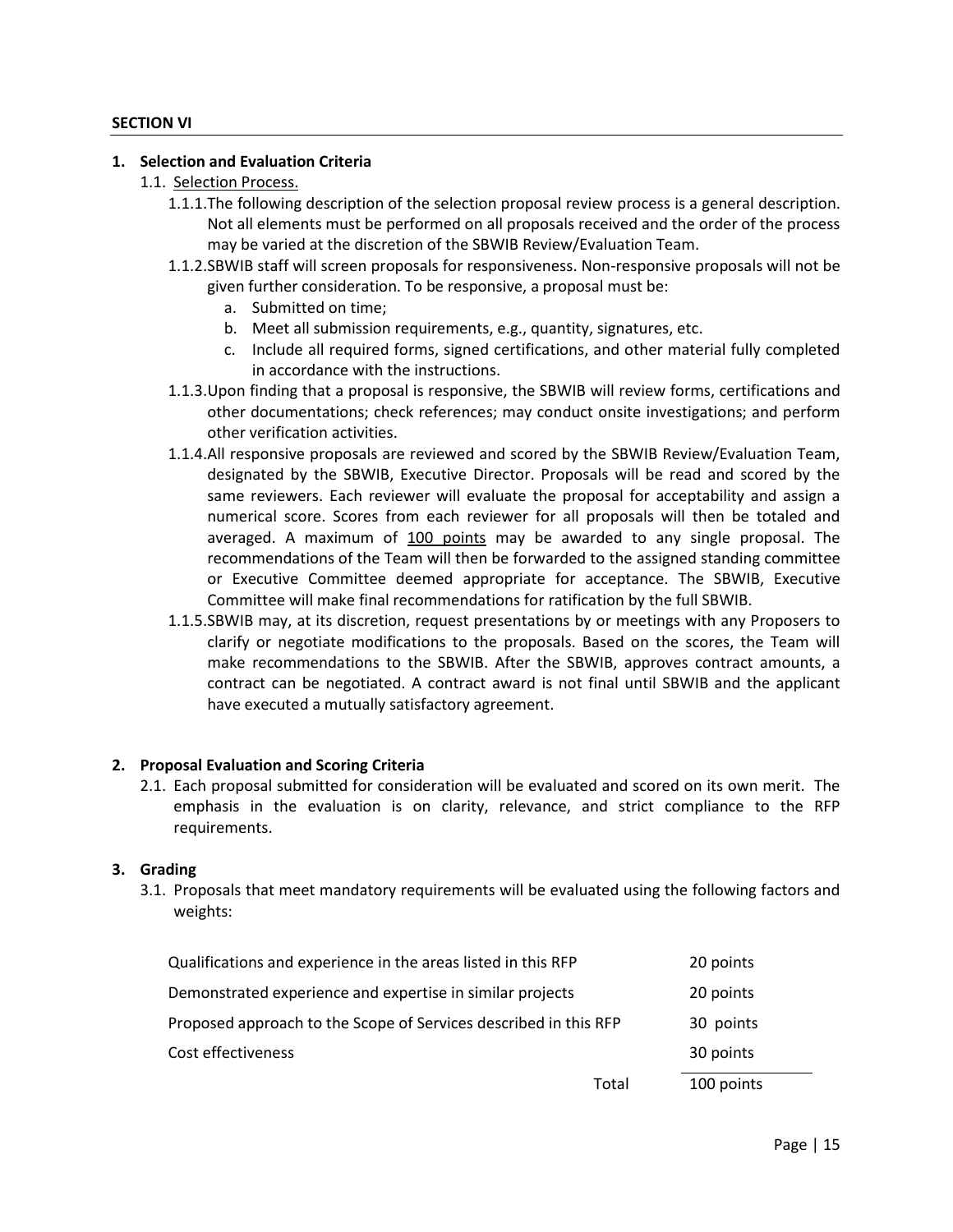3.2. As part of the selection process, the SBWIB reserves the right to establish additional consideration or criteria for funding, as deemed necessary. Such considerations may be addressed though final contract negotiation.

# **4. Cost and Price Analysis**

- 4.1. All proposals will be evaluated on the basis of obtaining the most cost-effective price possible while achieving the highest quality service delivery. To accomplish this, the SBWIB's staff shall conduct a cost and price analysis on proposed costs during the review process. Organizations are encouraged to submit their best offer for providing their services solicited and to thoroughly describe and justify the costs.
- 4.2. The cost and price shall be conducted to ensure that the proposed costs are necessary, fair, and reasonable; to determine if the proposed costs are allowable and allocable; to determine if there is a duplication of costs with other programs, to ensure that the costs are directly associated with carrying out only proposed services; and to ensure that the proposed costs will benefit the program.

The following characteristics will also be taken in to consideration in the evaluation:

- Compliance with all requirements specified in the RFP
- Experience and qualifications of the firm
- References and responses
- Applied discounts and or group rates
- 4.3. SBWIB reserves the right to accept or reject any or all bids, and to cancel the process and reject all bids, at any time prior to the award of contract, without incurring any liability to the Respondents or any obligation to inform the Respondents of the grounds of such action.

## **5. Slate of Providers**

- 5.1. The SBWIB may recommend additional providers to the SBWIB Executive Committee who was not selected for funding but who submitted applications that met all of the submission requirements and were among the top three (3) highest scored applications. The recommendation providers will be added to a "Slate of Providers" list from which the SBWIB may select in the case of failure by the top Respondent to enter into an Agreement with the SBWIB or default on an Agreement entered into with the SBWIB for delivery of services under this RFP.
- 5.2. The listing of the Service provider on the Slate of Providers is not a commitment by the SBWIB to utilize the services of the service provider. The Service provider agrees that it will honor its commitment stated in SBWIB approved proposal so long as it is listed on the Slate. The SBWIB approved proposal is the final proposal submitted by the service provider and is likely to be the result of the service provider's response to questions and/or negotiations with the SBWIB in the nature of a best and final offer.
- 5.3. The service provider may, by written notice to the SBWIB, remove itself from the Slate. Such written notice shall contain the effective date of the removal and a statement as to the reason for removal. A party authorized to commit the Service provider shall sign the notice. Once voluntarily withdrawn from Slate, the Service provider cannot be placed on the Slate again except thru selection by the SBWIB in response to a new solicitation.
- 5.4. The SBWIB reserves the right to remove a Service provider from the Slate at any time when it deems such action to be in the best interest of the SBWIB.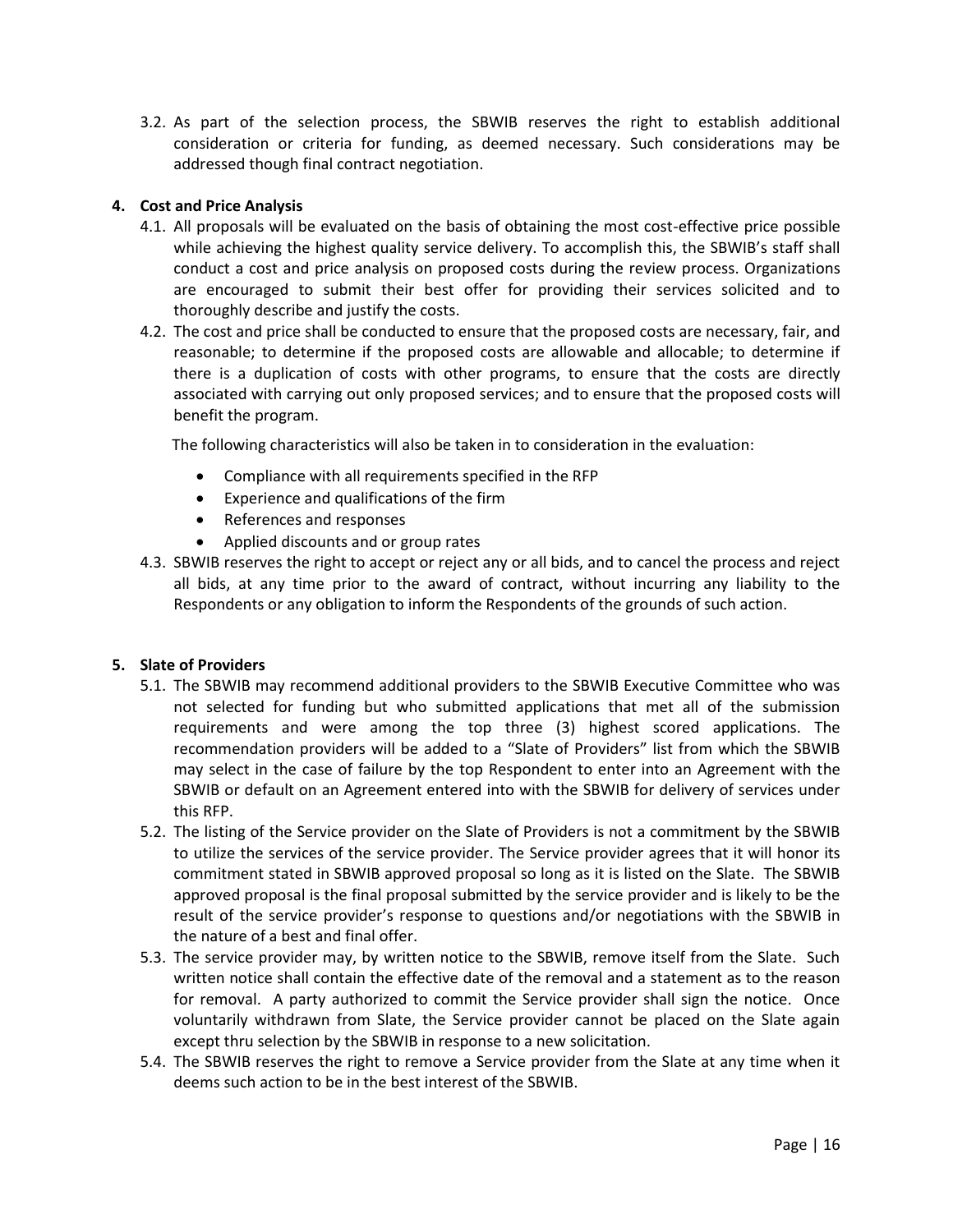## **6. Publish Intent to Award**

Publish intent to award will be published upon State approval. All notices are subject to change based on final authorization by the State.

## **7. Protest/Appeal and Grievance Procedures to Resolve Procurement Disputes**

- 7.1. If any entity had submitted a proposal and is not recommended for funding during the review process, the entity may protest/appeal the recommendation to the SBWIB Executive Committee. The protest/appeal may not dispute the particular score received by the petitioning entity, or the scored assigned to a competing entity. The scored given by the rating panel are final and not subject to question by an appealing entity. An appealing entity may protest/appeal the recommendations of the evaluators if it can show than any substantial portion of the SBWIB- approved RFP process has not been followed.
- 7.2. The written protest/appeal must be delivered to the SBWIB, Executive Director, 11539 Hawthorne Blvd., 5th Floor, Hawthorne, CA, by Monday, February 8, 2016, at 1:00 p.m. Protests/appeals received after the established time frame will not be accepted. Only protests/appeals, which cite specific sections (s) of RFP that have been violated, will be considered. Once reviewed by the SBWIB Executive Director for merit, the protest/appeal will be elevated to the SBWIB Executive Committee, which will meet on Wednesday, February 10, at 9:00 a.m. The SBWIB Executive Committee shall resolve any protest based upon written protest and any oral or written response thereto provided by staff. Any SBWIB Executive Committee resolution shall be made prior to any funding determination under this RFP. The decision made by the SBWIB Executive Committee, as to which proposal(s) are funded will be final.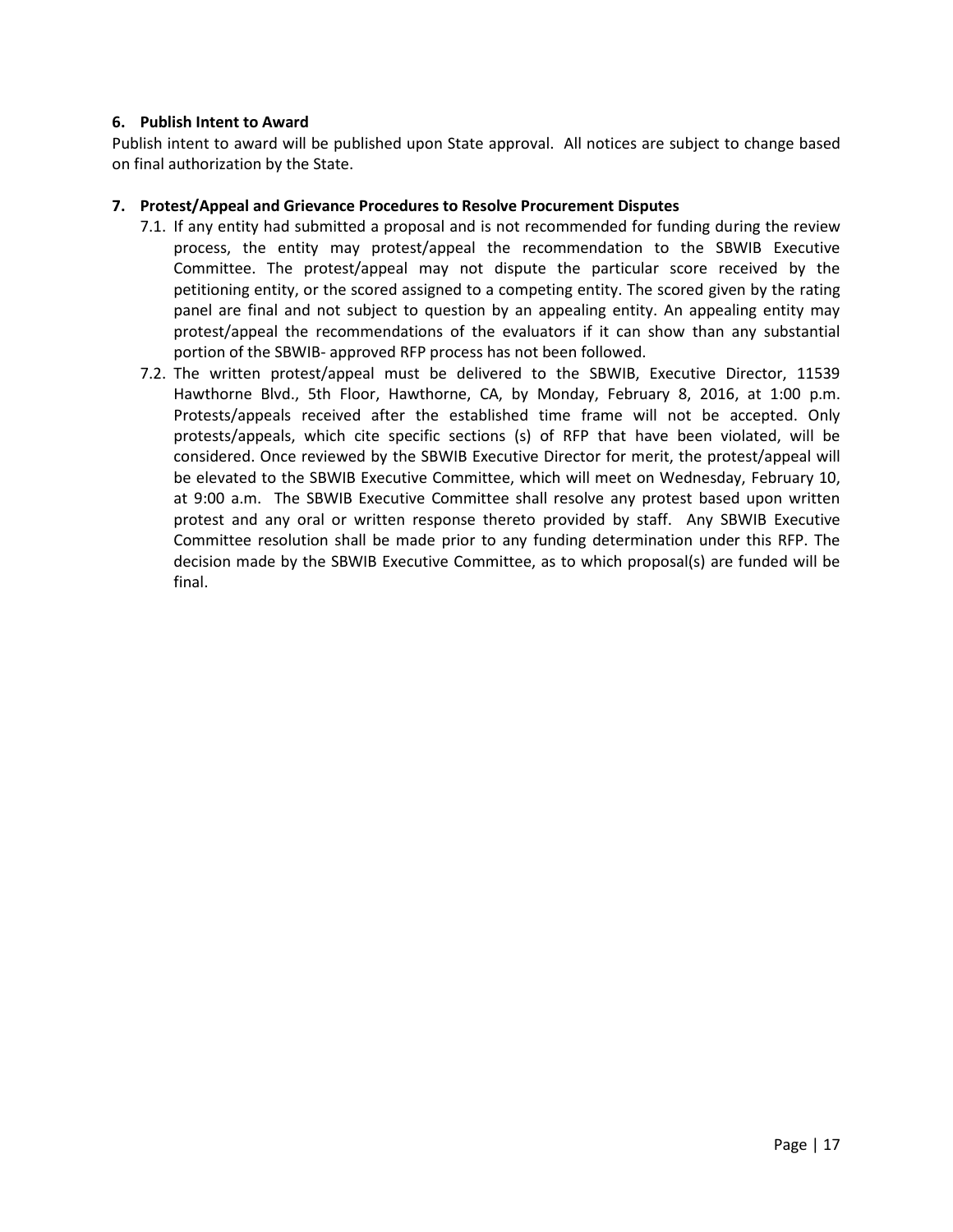#### **SECTION VII**

#### **Contracting Requirements and Provisions**

- 1.1. The successful respondent shall comply with all applicable Federal, State and local laws. In order to contract for funds awarded under this RFP, the Service Provider must:
	- 1.1.1.Be legally capable of entering into a contract, and be able to provide proof of the ability to administer the terms and conditions of this RFP (i.e. previous experience administering related marketing programs).
	- 1.1.2.Comply with all applicable provisions of the Americans with Disabilities Act of 1990 (ADA).
	- 1.1.3.Lobbyist Ordinance Compliance Certification-Each person, firm or applicant submitting a response to these RFP creativities that no lobbying activities will be carried out using funds provided by this grant.
	- 1.1.4.Certify as a Drug-Free Workplace if awarded the contract, the successful applicant shall warrant and certify it will comply with the California Drug-Free Workplace act of 1990 (Cal.Gov.Code §8350 et.seq.) as amended, including provision of the requisite certification as set forth therein.
	- 1.1.5.Compliance with the Occupational Safety and Health Act
- 1.2. Insurance Requirements.
	- 1.2.1.Must be able to provide, at minimum, General Liability Insurance in the amount of \$1,000,000 combines single limit; Automobile Liability Insurance in the amount \$1,000,000 combined single limit; Workers Compensation insurance for all employees. The selected respondent must provide a certificate for each of the required insurance naming the City of Inglewood/SBWIB, Inc. its officers and employees as additional names insured at the time of contract.
	- 1.2.2.*Notice of Cancellation* must ensure that each insurance policy shall be endorsed to state that the coverage shall not be suspended, voided, or canceled without 30 days prior written notice to the SBWIB.
- 1.3. Contract Costs.
	- 1.3.1.All costs that approved in a contract must be reasonable and necessary to carry out the planned functions. The costs must be allowable and allocable to the proper grants and cost categories.
- 1.4. Contract Type.
	- 1.4.1.The successful respondent will be offered a cost reimbursement or fixed fee contract. The successful respondent will be a contractor of the SBWIB, Inc. The contractor chosen will be reimbursed within thirty (30) days following receipt and approval of each monthly invoice or within the course of ordinary SBWIB business, whichever occurs first.
- 1.5. Contract Renewal.
	- 1.5.1.The contract that results from this RFP may have a provision for renewal. The terms and lengths of any renewal will be established by SBWIB and will be included in the contract provisions. All renewals must be documented in a modification to the contract. Each renewal must be for not more than one year a maximum of two renewals are permitted. Renewal will be contingent upon the contractors' documented and verified established performance.
- 1.6. Early Terminations.
	- 1.6.1.The contract that results from this RFP will have provisions for termination of the contract for failure to satisfactorily perform the tasks that are required. The contract that results from this RFP may also have provisions, which allow the contract parties to cancel the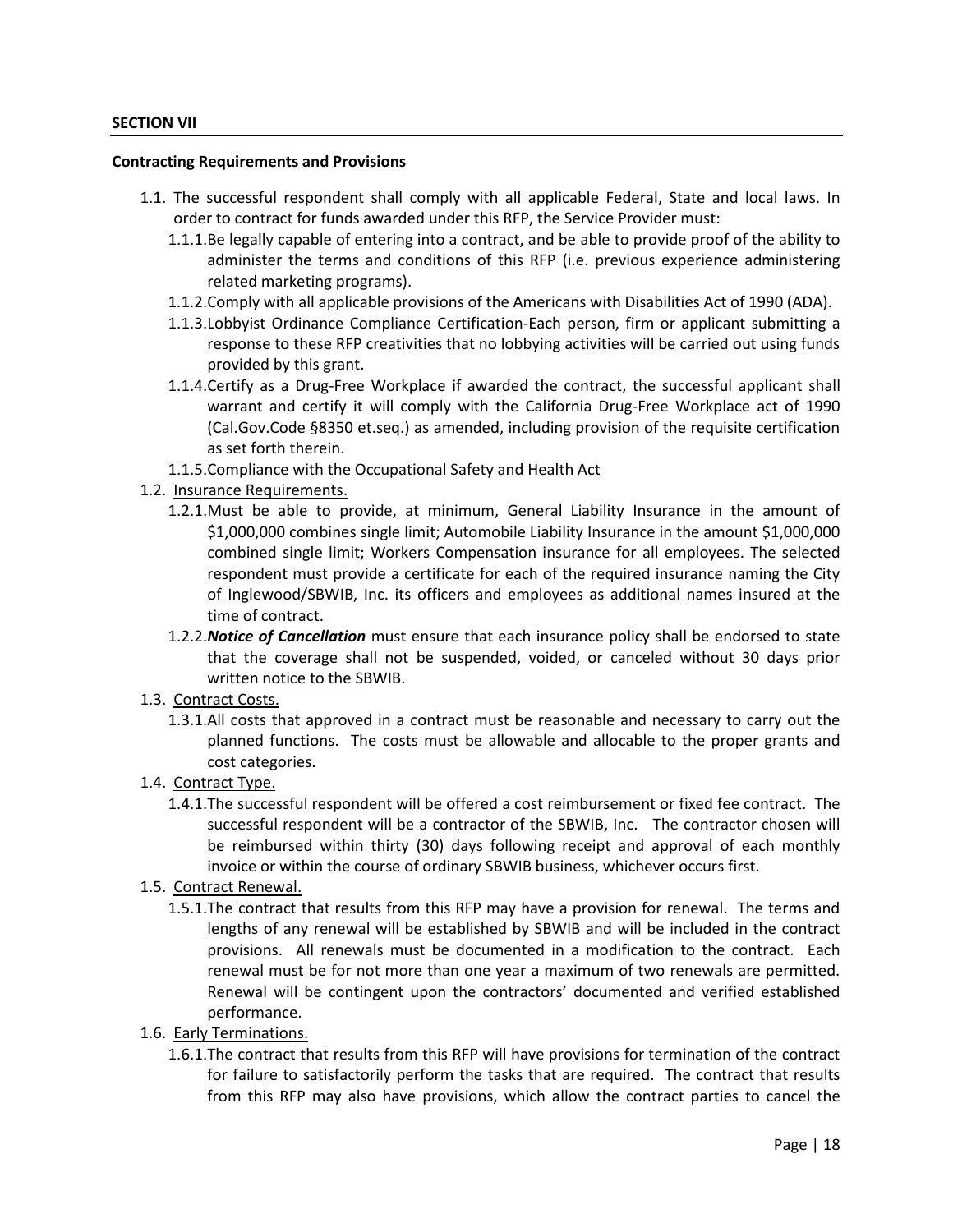contract at any time by providing advance notice to other contract parties. The contract will also provide for termination of the contract for lack of funds.

- 1.7. Modification.
	- 1.7.1.The contract will have a provision for modifying the contract. Modifications may be necessary to incorporate changes required by Federal or State laws and policies. Modifications may be necessary to increase or decrease funds to the Contractor if funds become available through National Emergency Grants, 25% Special Projects, Trade Adjustment Assistance or other sources. Additional modifications may be necessary to increase or decrease funds when circumstances that were not known or foreseeable at the time of procurement and which require re-negotiation of the contract.
- 1.8. Contract Administration.
	- 1.8.1.The contract that results from this RFP will have certain requirements for contract administration. The contractor will be required to comply with appropriate OMB Circulars, State of California policy guidance, and applicable local guidance from the SBWIB. The respondent must have the technical competence and expertise in management and administration to properly administer the contract.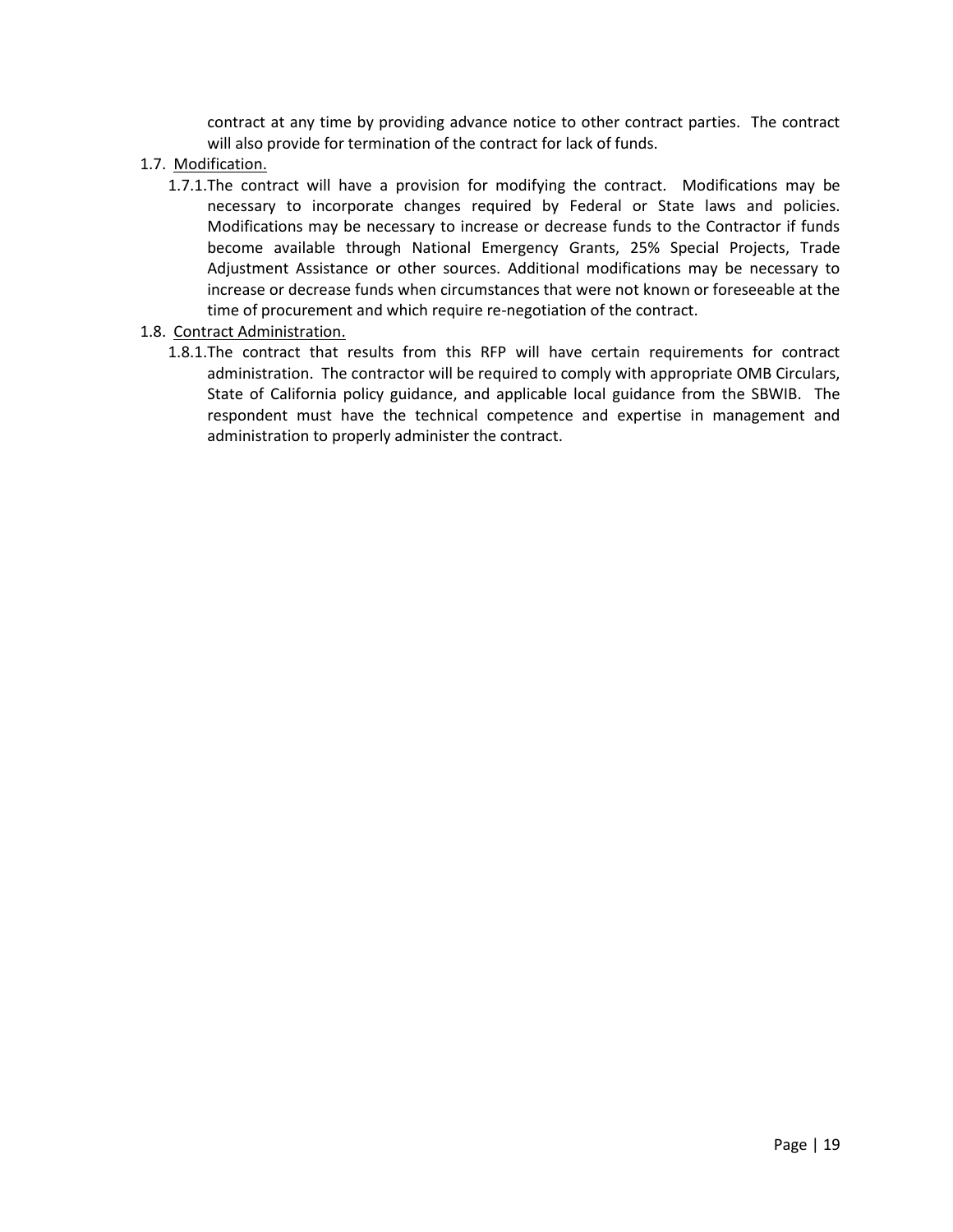# **SOUTH BAY WORKFORCE INVESTMENT BOARD (SBWIB) REQUEST FOR PROPOSAL COVER PAGE**

| Name of Firm, Entity,                                                                                                                                   |  |  |
|---------------------------------------------------------------------------------------------------------------------------------------------------------|--|--|
| Organization                                                                                                                                            |  |  |
| <b>Contact Name</b>                                                                                                                                     |  |  |
| <b>Title of Contact Person</b>                                                                                                                          |  |  |
| <b>Mailing Address</b>                                                                                                                                  |  |  |
| <b>Physical Address (if different)</b>                                                                                                                  |  |  |
| <b>Phone Number</b>                                                                                                                                     |  |  |
| <b>Fax Number</b>                                                                                                                                       |  |  |
| E-mail                                                                                                                                                  |  |  |
| Organization Type and Legal Status of Organization: (Private non-<br>profit, private for profit, community based organization, public<br>agency, etc.): |  |  |
| Identification Number: Federal Employer ID# (FEIN)                                                                                                      |  |  |
| <b>Qualifications:</b>                                                                                                                                  |  |  |
| <b>Experience with similar projects:</b>                                                                                                                |  |  |
|                                                                                                                                                         |  |  |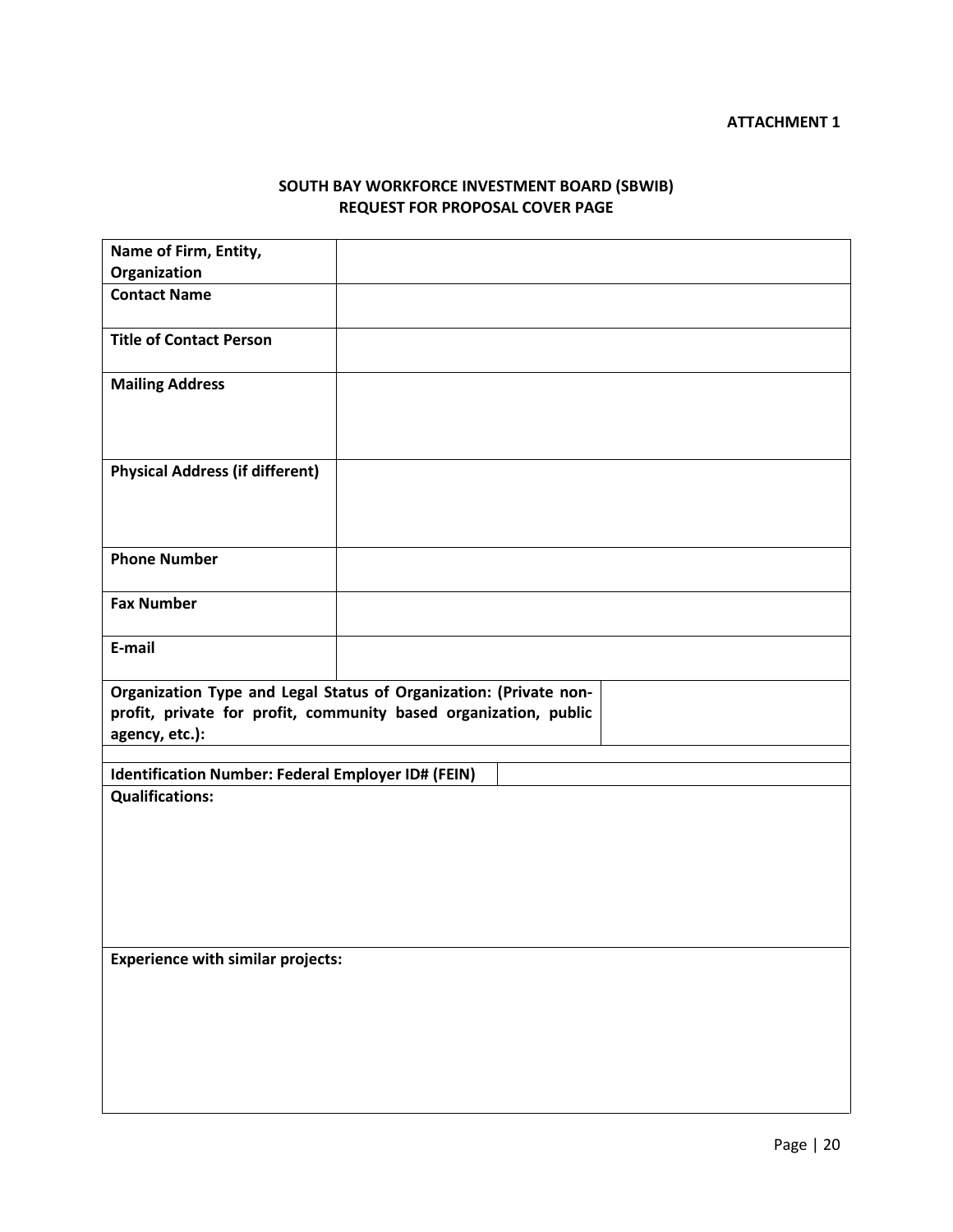# **ATTACHMENT 1A**

# **QUOTATION**

| А. | Types of Online Assessments and Career Resources (check all that apply): |          |              |                |
|----|--------------------------------------------------------------------------|----------|--------------|----------------|
|    | Provide costs by the projected quantity of tests:                        | 1 to 500 | 500 to 1,000 | 1,000 to 2,000 |
|    | Basic Skills Assessment (Skill levels in Reading, Math,                  |          |              |                |
|    | English Language proficiency)                                            |          |              |                |
|    | Career Interests, Aptitudes, Abilities, Personality,                     |          |              |                |
|    | and Traits                                                               |          |              |                |
|    | Career Planning and Skill Sets                                           |          |              |                |
|    | Using Labor Market Information/ Occupational                             |          |              |                |
|    | Guides                                                                   |          |              |                |
|    | Evaluation and Results Reports                                           |          |              |                |
|    | Other self-directed tutorials:                                           |          |              |                |
|    | Communication Skills for Active Listening, Effective<br>Ш                |          |              |                |
|    | Speech and Effective Writing                                             |          |              |                |
|    | Time Management and Organizational Skills<br>ш                           |          |              |                |
|    | <b>Financial Literacy</b>                                                |          |              |                |
|    | Teamwork and Leadership                                                  |          |              |                |
|    | Critical Thinking and Problem Solving                                    |          |              |                |
|    | Other (describe):                                                        |          |              |                |
|    | Other (describe):                                                        |          |              |                |
|    | Other (describe):                                                        |          |              |                |
|    | <b>Total A</b>                                                           | \$       | \$           | \$             |

| В. | Types of allowable online System Set-up and Installation, License and User Fees (check all that<br>apply): |         |          |        |
|----|------------------------------------------------------------------------------------------------------------|---------|----------|--------|
|    | Provide costs by the projected quantity of users:                                                          | 1 to 25 | 26 to 50 | $51 +$ |
|    | Annual user fee - to be shared by each participating<br>entity                                             |         |          |        |
|    | Software / hardware / technical system installation<br>and equipment (as applicable)                       |         |          |        |
|    | Technical support and maintenance                                                                          |         |          |        |
|    | Staff Training as needed                                                                                   |         |          |        |
|    | <b>Access and Usage Reports</b>                                                                            |         |          |        |
|    | Copyright, Firewall and Security                                                                           |         |          |        |
|    | Other (describe)                                                                                           |         |          |        |
|    | Other (describe)                                                                                           |         |          |        |
|    | Other (describe)                                                                                           |         |          |        |
|    | <b>Total B</b>                                                                                             | \$      | \$       | \$     |
|    | Total Bid for Services (A & B):                                                                            | Š.      | Ś        | Ś      |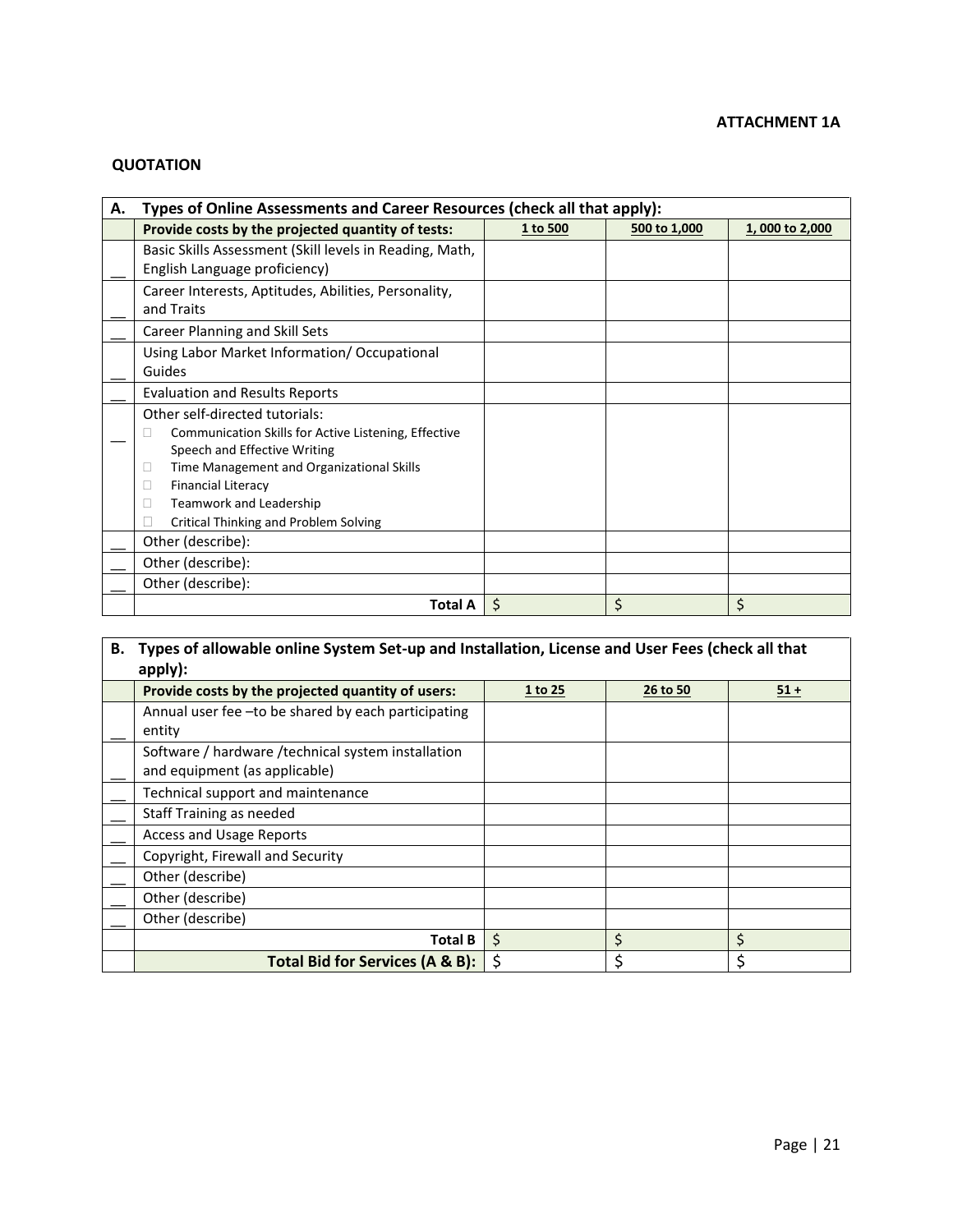| C. Use this section to list additional resources or fees not described. |         |    |    |
|-------------------------------------------------------------------------|---------|----|----|
| Provide costs by the projected quantity or users:                       |         |    |    |
| Other (describe)                                                        |         |    |    |
| Other (describe)                                                        |         |    |    |
| Other (describe)                                                        |         |    |    |
|                                                                         |         |    |    |
|                                                                         |         |    |    |
|                                                                         |         |    |    |
|                                                                         |         |    |    |
| Total C                                                                 | $\zeta$ | \$ | \$ |
| Total Bid for Services (A, B, C):                                       | \$      | \$ | \$ |
|                                                                         |         |    |    |
| <b>Comments:</b>                                                        |         |    |    |
|                                                                         |         |    |    |
|                                                                         |         |    |    |
|                                                                         |         |    |    |
|                                                                         |         |    |    |

## **CERTIFICATIONS**

I, (We), the undersigned, as the duly-authorized representative(s) of the respondent agency, affirm that the information and statements contained within this proposal, to the best of my (our) knowledge, are truthful and accurate, and further, that (I) am (we) are duly authorized to submit this proposal from the respondent agency to deliver said services.

**Signature Date**

**Print Name & Title of Authorized Representative**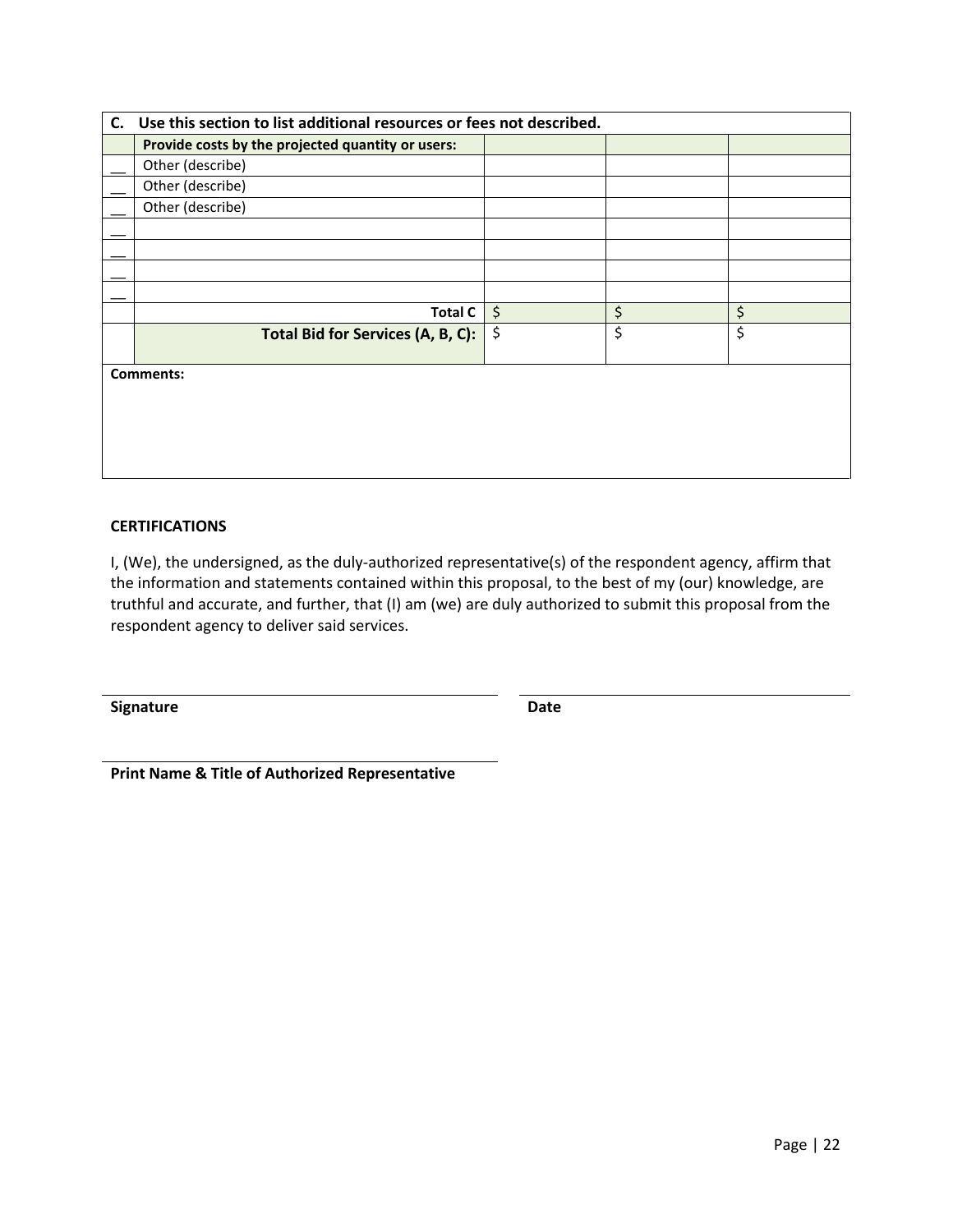# **ATTACHMENT 2**

# **PROPOSAL ABSTRACT**

Briefly describe your overall objectives and how they can meet the services requested. (Not to exceed 250 words).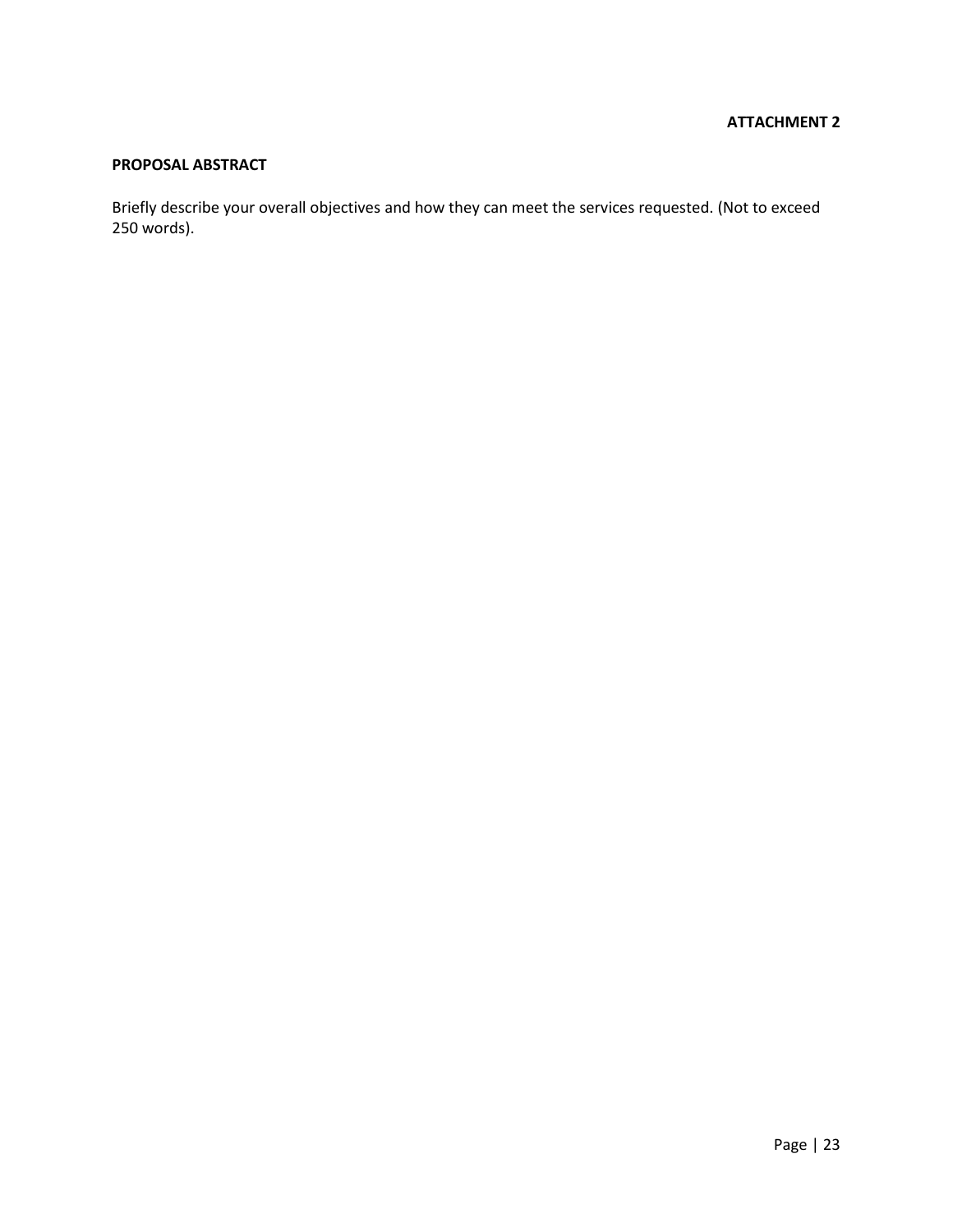## **ATTACHMENT 3**

#### **SERVICE QUESTIONNAIRE**

*The following Questionnaire shall be completed and submitted with the Request for Proposal. This section must contain all relevant data related to the Respondent's experience that demonstrates the Respondent's qualifications and capabilities to deliver the types of services requested. Respondents provide assurances for truth and accuracy of all statements and answers. Two (2) page limit.*

- 1. How many years have you/your organization/company been in business?
- 2. Briefly describe how your organization/company developed and researched the specialized tests?
- 3. Briefly describe how often the specialized tests are up-dated and what are your special target groups or users?
- 4. Describe how assessment results are shared between the individual and case manager/counselor?
- 5. Have you ever failed to complete work awarded to you? No \_\_\_\_\_\_\_\_ Yes \_\_\_\_\_\_ If so, where and why?
- 6. What technical strengths do you bring to the proposal?
- 7. Provide an electronic copy of a brochure/catalog or link that identifies and outlines the types of skills assessments available and their related purpose (such as a product demonstration).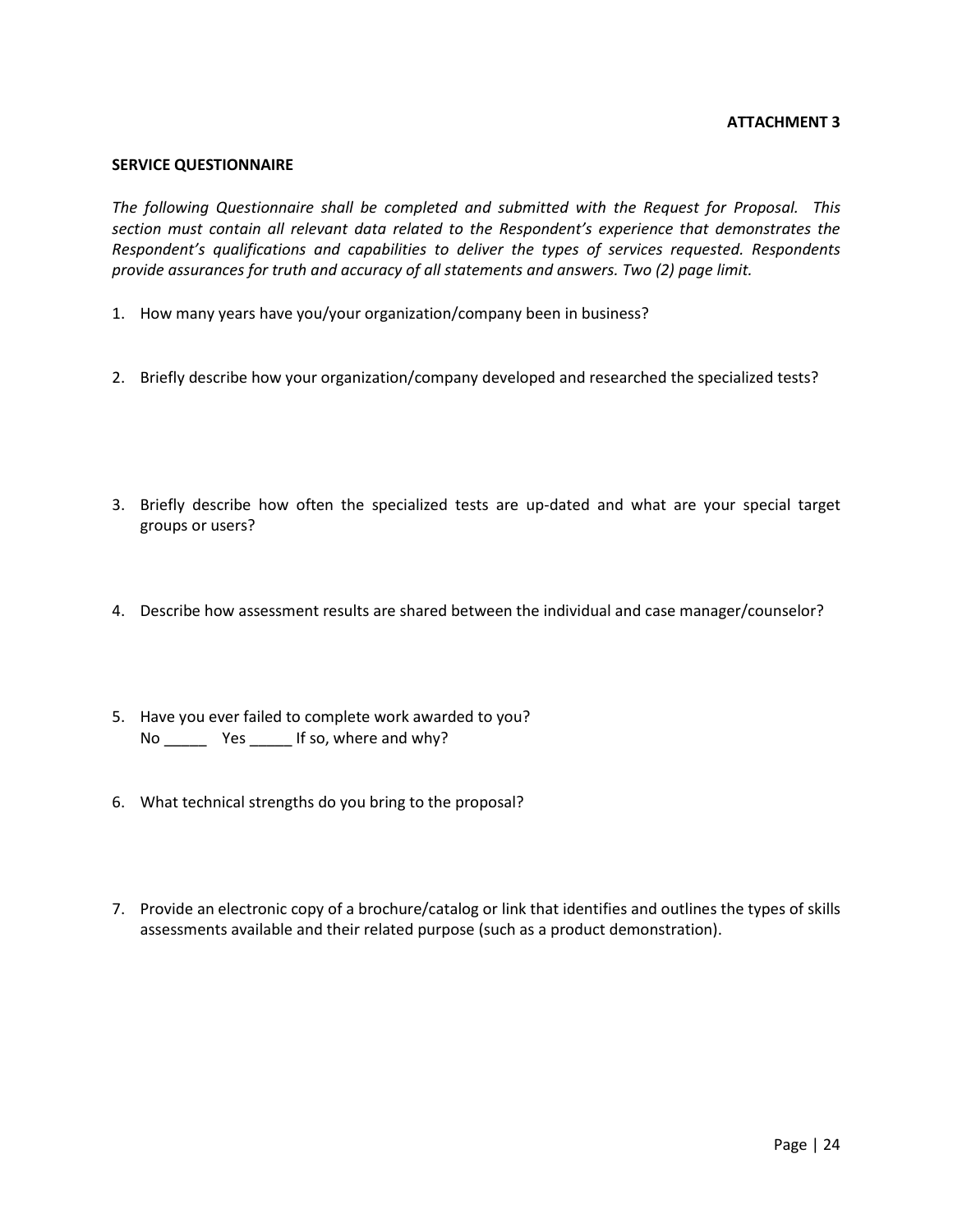## **REFERENCES**

List three professional client references associated to the products or services your firm has previously provided within the past 5 years. For each reference, please specify:

| Reference 1                |  |
|----------------------------|--|
| Name of Firm               |  |
| <b>Address of Firm</b>     |  |
| <b>Contact Person</b>      |  |
| <b>Telephone</b>           |  |
| Email                      |  |
| <b>Dates of Service(s)</b> |  |
| <b>Type of Service(s)</b>  |  |
| <b>Reference 2</b>         |  |
| <b>Name of Firm</b>        |  |
| <b>Address of Firm</b>     |  |
| <b>Contact Person</b>      |  |
| <b>Telephone</b>           |  |
| Email                      |  |
| <b>Dates of Service(s)</b> |  |
| <b>Type of Service(s)</b>  |  |
| Reference 3                |  |
| <b>Name of Firm</b>        |  |
| <b>Address of Firm</b>     |  |
| <b>Contact Person</b>      |  |
| <b>Telephone</b>           |  |
| Email                      |  |
| <b>Dates of Service(s)</b> |  |
| <b>Type of Service(s)</b>  |  |
|                            |  |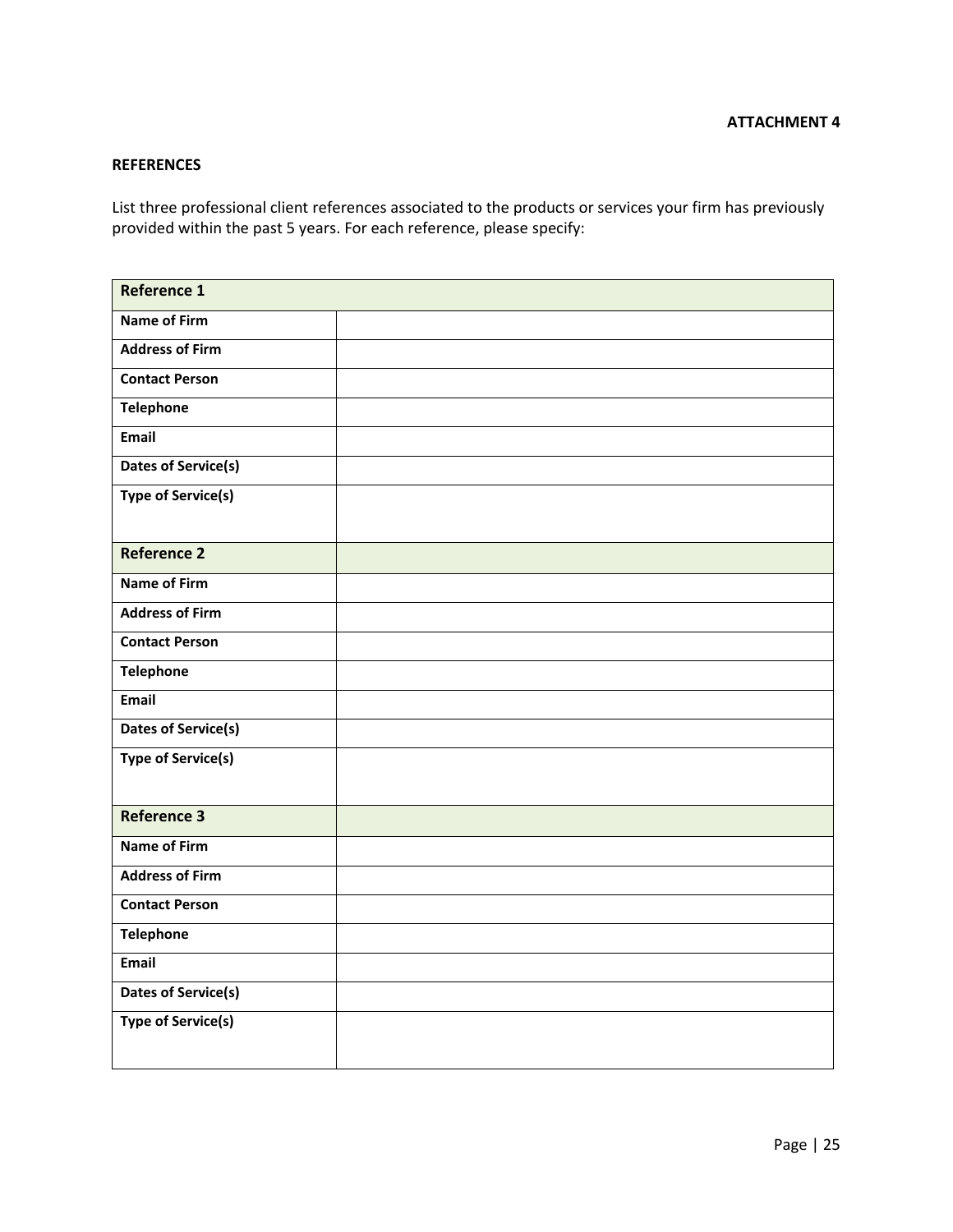# **CERTIFICATION REGARDING LOBBYING CERTIFICATION FOR CONTRACTS, GRANTS, LOANS AND COOPERATIVE AGREEMENTS**

The undersigned certifies, to the best of his/her knowledge and belief, that:

- 1. No Federal appropriated funds have been paid or will be paid, by or on behalf of the undersigned, to any person for influencing or attempting to influence and officer or employee of a Member of Congress in connection with the awarding of any Federal contract, the making of any Federal Grant, the making of any federal loan, the entering into of any cooperative agreement, and the extension, continuation, renewal, amendment, or modification of any Federal Contract, grant, loan or cooperative agreement.
- 2. If any funds other than federal appropriated funds have been paid or will be paid to any person for influencing or attempting to influence an officer or employee of any agency, a Member of Congress, an officer or employee of Congress, or an employee of a Member of congress in connection with this Federal contract, loan, or cooperative agreement, the undersigned shall complete and submit Standard Form-LLL "Disclosure Form to Report Lobbying" in accordance with its instructions.
- 3. The undersigned shall require that the language of this certification be included in the award documents for all seabirds at all tiers (including subcontracts, subgrants, and contracts under grants, loans and cooperative agreements) and that all subrecipients shall certify and disclose accordingly
- 4. This Certification is a materiel representation of fact upon which reliance was placed when this transaction was made or entered into. Submission of this certification is a prerequisite for making or entering into this transaction imposed by Section 1352 Title 31, U.S. Code. Any person who fails to file the required certification shall be subject to civil penalty of not less than \$10,000 and not more than \$100,000 for each such failure.

**Signature Date**

**Print Name & Title of Authorized Representative Conduction**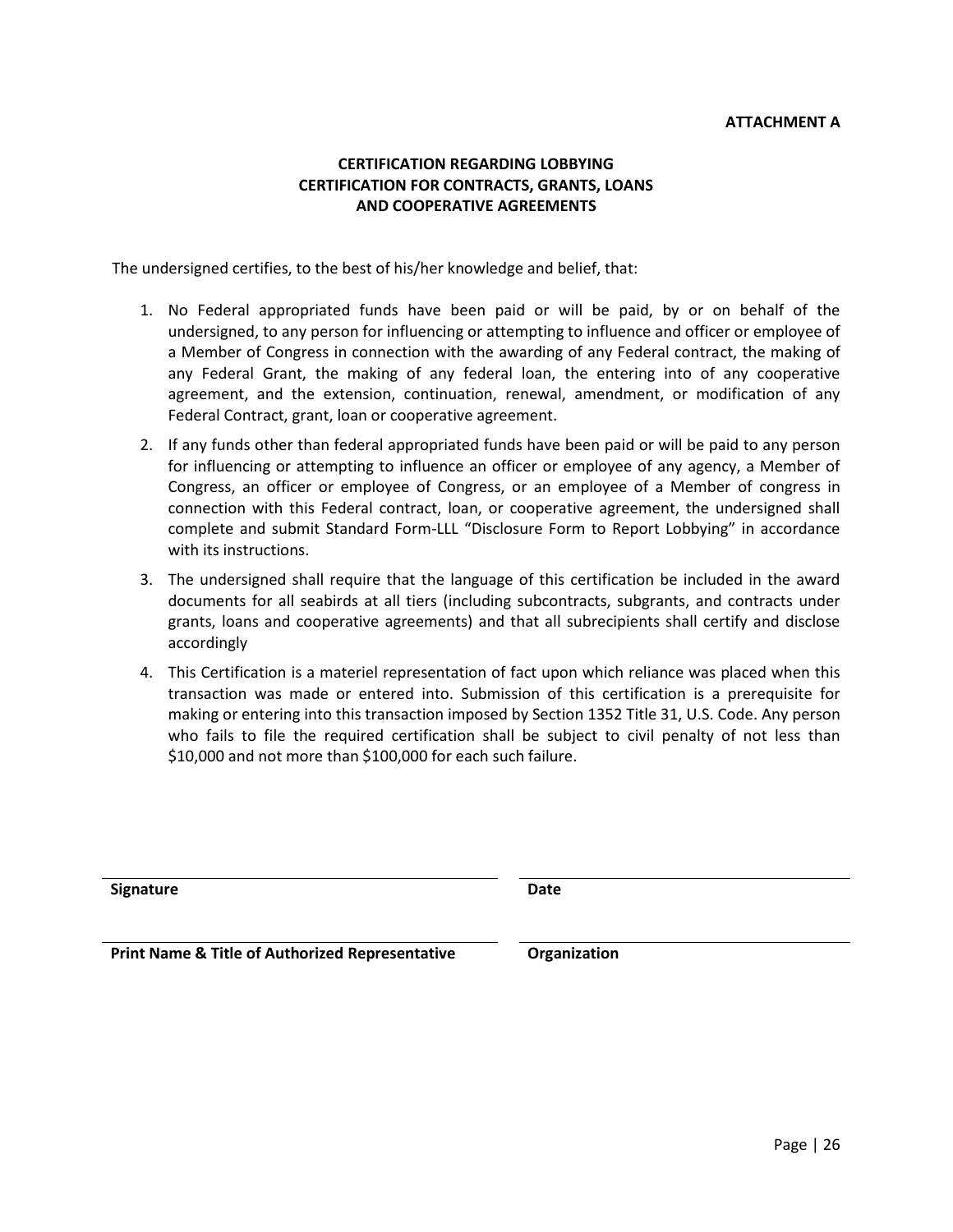#### **DEBARMENT AND SUSPENSION CERTIFICATION**

#### Instructing for completing Certification Form

- 1. By signing and submitting this proposal, the prospective recipient of Federal assistance funds (referred to as the "Bidder" throughout) is providing the certification as set out below.
- 2. The certification in this clause is a material representative of fact upon which reliance was placed when this transaction was entered into. If it is later determined that the prospective recipient of Federal assistance funds knowingly rendered and erroneous certification, in addition to other remedies available to the Federal Government, the U.S. Department of Labor (DOL), the State of California, SBWIA, SBWIB, or any of the Operating Cities may pursue available remedies, including suspension and/or debarment.
- 3. The prospective recipient of Federal assistance funds shall provide immediate written notice to the person to whom this proposal is submitted if at any time the prospective recipient of Federal assistance funds learns that its certification was erroneous when submitted or has become erroneous by reason of charged circumstance.
- 4. The terms "covered transaction'', ''suspended'', ''ineligible'', ''lower tier covered transaction'', "participant", "person", "primary covered transaction", "principal", "Proposal" and ''voluntarily excluded'', as used in this section, have the meaning set out in the Definitions and Coverage sections of rules implementing Executive Order 12549. You may contact the person to which this proposal is submitted for assistance in obtaining a copy of those regulations.
- 5. The prospective recipient of Federal assistance funds agrees by submitting this proposal that, should the proposed covered transaction be entered into, it shall not knowingly enter into any lower tier covered transaction with a person who is debarred, suspended, declared ineligible, or voluntarily excluded from participation in his covered transaction, unless authorized by the DOL.
- 6. The prospective recipient of Federal assistance funds further agrees by submitting this proposal that is will include the clause titled ''Certification Regarding Debarment, Suspension, Ineligibility and Voluntary Exclusion-Lower Tier Covered Transactions'', without modification, in all lower tier covered transactions and in all solicitations for lower tier covered transactions.
- 7. A participant in a covered transaction mat rely upon a certification of a prospective participant in a lower tier covered transaction that it is not debarred, suspended, ineligible, or voluntarily excluded from the covered transactions, unless it knows that the certification is erroneous. A participant may decide the method and frequency by which it determined the eligibility of it principals. Each participant may but it is not required to check the List of Parties Excluded from Procurement or Non-procurement Programs.
- 8. Nothing contained in the forgoing shall be constructed to require establishment of a system of records in order to render in good faith the certification required by this clause.
- 9. The knowledge and information of a participant is not required to exceed which a prudent person in the ordinary course of business dealings normally possesses.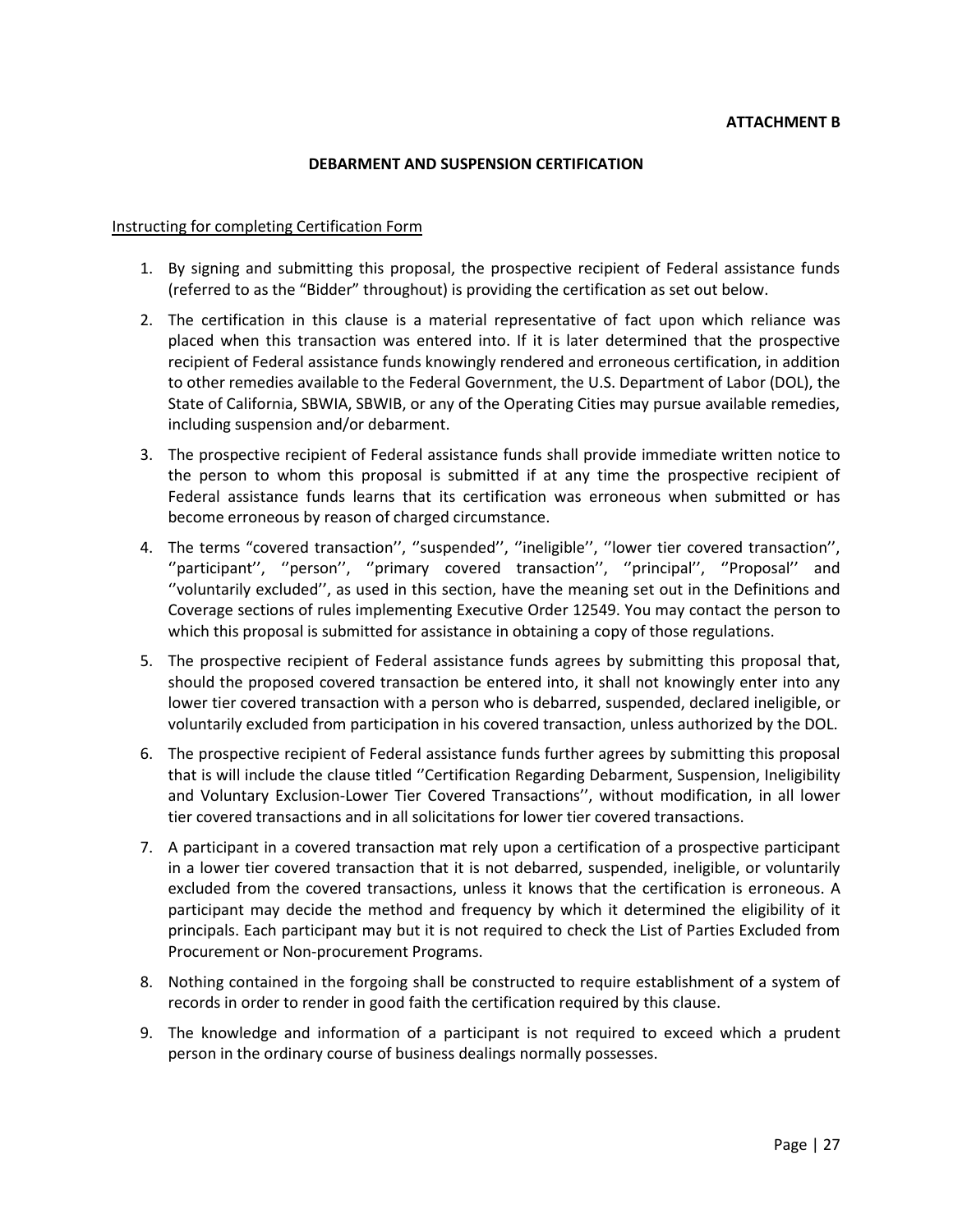10. Except for transaction authorized under paragraph 5 of these instructions, if a participant in a covered transaction knowingly enters into a lower tier covered transaction with a person who is suspended, debarred, ineligible, or voluntary excluded from participant in this transaction, in addition to other remedies available, the DOL may peruse available remedies, including suspension and/or debarment.

**Signature Date**

**Print Name & Title of Authorized Representative Construction**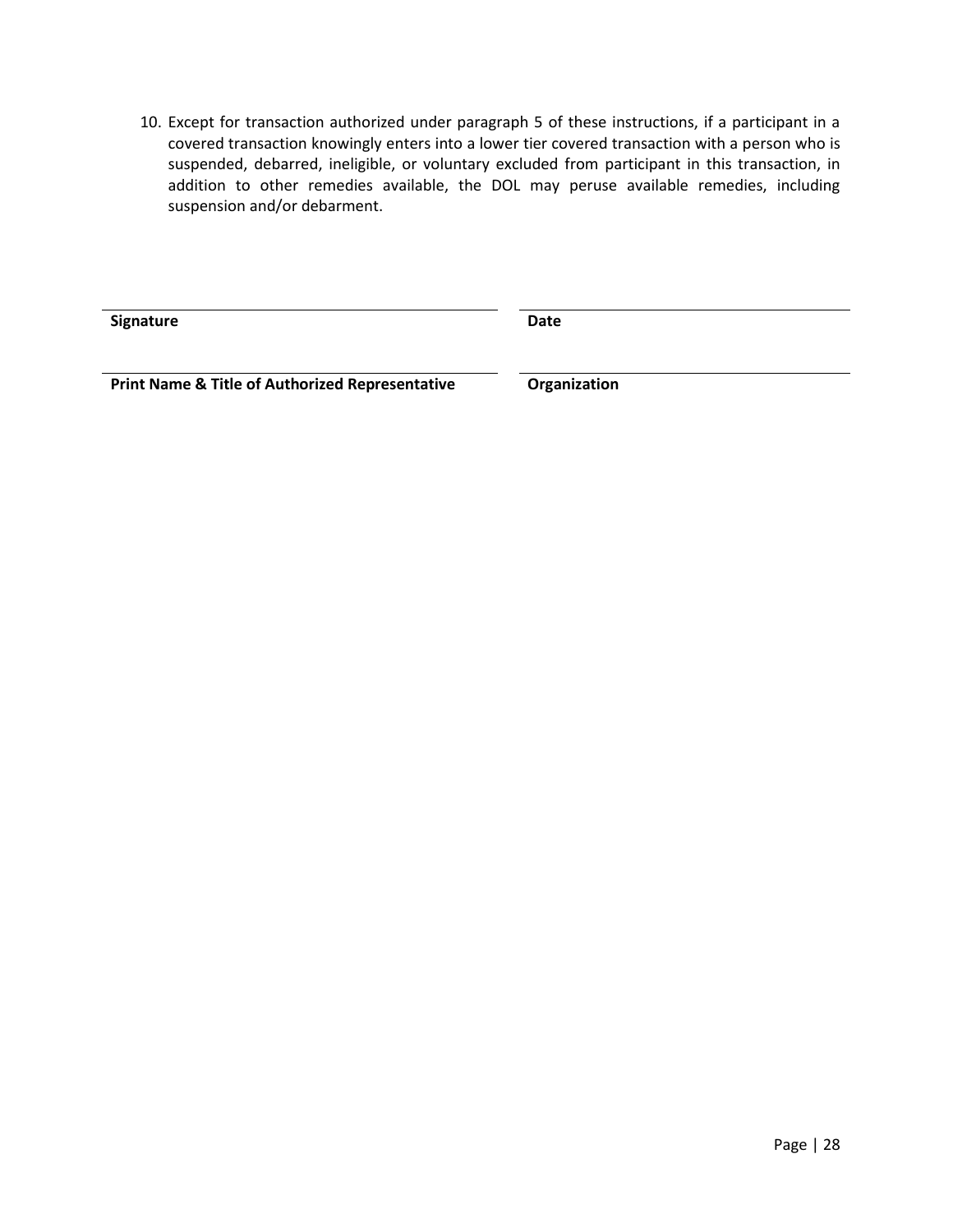## **ATTACHMENT B-2**

## **CERTIFICATION REGARDING DEBARMENT, SUSPENSION, INELIGIBILITY AND VOLUNTARY EXCLUSION LOWER TIER COVERED TRANSACTIONS**

This certification is required by the regulations implementing Executive Order 12549, Debarment and Suspension, 29 CFR Part 98, Section 98.510 Participants responsibilities. The regulations were published were published as Part VII of the Federal Register (pages 19160-19211).

## **(BEFORE COMPLETING CERTIFICATION, READ INSTRUCTIONS FOR CERTIFICATION)**

- (1) The prospective recipient of federal assistance funds certifies, by submission of this proposal, than neither it or its principal are presently debarred, suspended, proposed for debarment, declared ineligible, or voluntarily excluded form participation in this transaction by any Federal Department or Agency.
- (2) Where the prospective recipient of Federal assistance funds is unable to certify to any of the statements in this certification, such prospective recipient shall attach an explanation to this proposal.

**Signature Date**

**Print Name & Title of Authorized Representative Organization**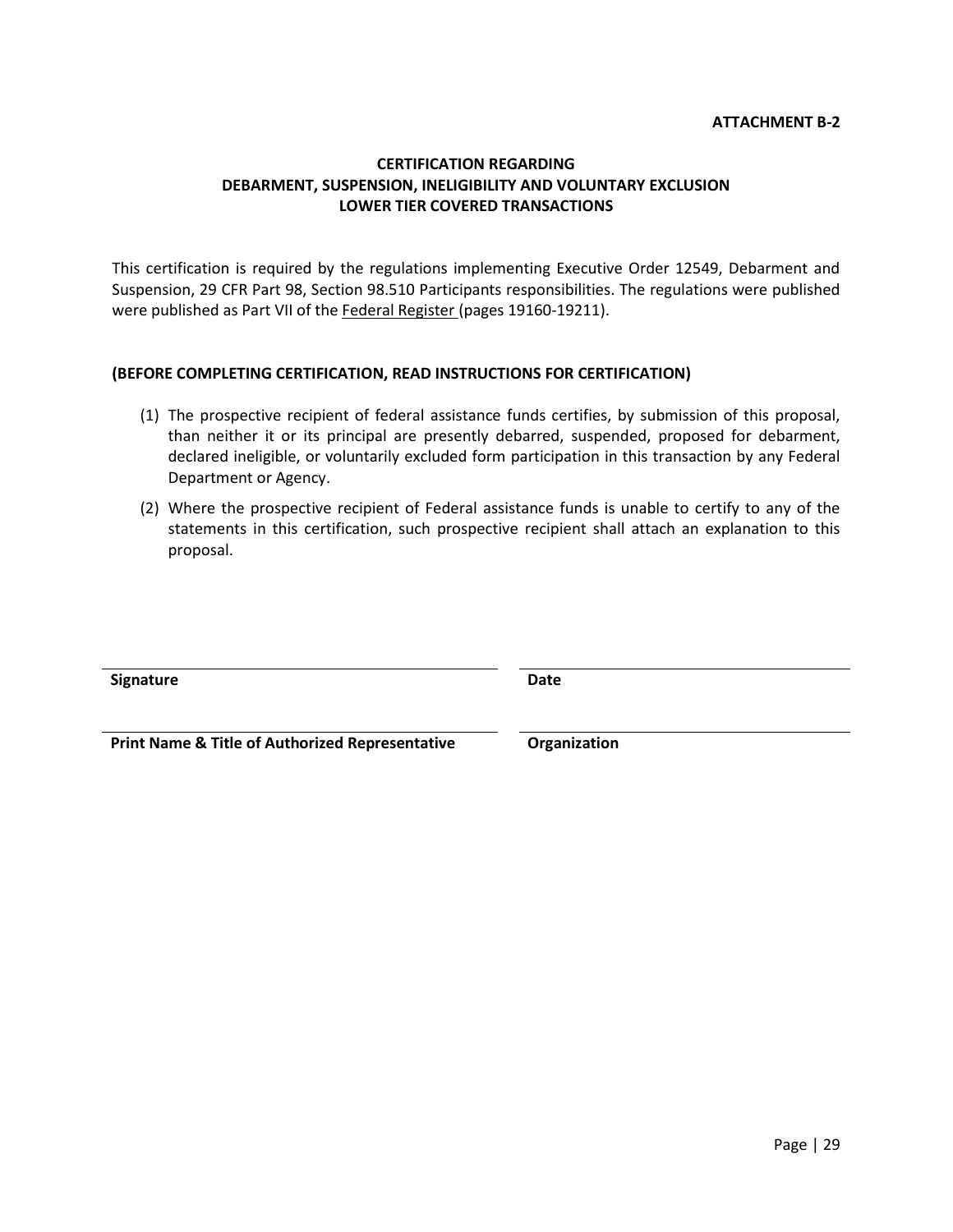## **CERTIFICATION REGARDING DRUG-FREE WORKPLACE ACT REQUIREMENTS**

The undersigned certifies that it will or will continue to provide a drug-free workplace by:

- 1) Publishing a statement notifying employees that the unlawful manufacture, distribution, dispensing, possession, or use of a controlled substance is prohibited in the subrecipient's workplace and specifying the actions that will be taken against employees for violation of such prohibition;
- 2) Establishing an ongoing drug-free awareness program to inform employees about:
	- a) The dangers of drug abuse in the workplace;
	- b) The subrecipient's policy of maintaining a drug-free workplace;
	- c) Any available counseling, rehabilitation, and employee assistance programs; and
	- d) The penalties that may be imposed upon employees for drug abuse violations occurring in the workplace;
- 3) Making it a requirement that each employee to be engaged in the performance of any subgrant be given a copy of the statement required by paragraph (A);
- 4) Notifying the employee in the statement required by paragraph (A) that, as a condition of employment under the subgrant, the employee will:
	- a) Abide by the terms of the statement; and
	- b) Notify the employer, in writing, of his or her conviction for a violation of a criminal drug statute occurring in the workplace no later than five (5) calendar days after such conviction;
- 5) Notifying the South Bay Workforce Investment Board (hereinafter referred to as the SBWIB), in writing, within ten (10) calendar days after receiving notice under paragraph (D)(2) from an employee or otherwise receiving actual notice of such conviction. Employers of convicted employees must provide notice, including position title, to every sub-grant officer or other designee on whose sub-grant activity the convicted employee was working, unless the SBWIB has designated a central point for the receipt of such notices. Notice shall include the identification number(s) of each affected sub-grant;
- 6) Taking one of the following actions, within thirty (30) calendar days of receiving notice under paragraph (5)(b), with respect to any employee who is so convicted:
	- a) Taking appropriate personnel action against such an employee, up to and including termination, consistent with the requirements of the Rehabilitation Act of 1973, as amended; or
	- b) Requiring such employee to participate satisfactorily in drug abuse assistance or rehabilitation program approved for such purposes by a federal, state or local health, law enforcement, or other appropriate agency.
- 7) Making a good faith effort to continue to maintain a drug-free workplace through implementation of paragraphs (1), (2), (3), (4), (5).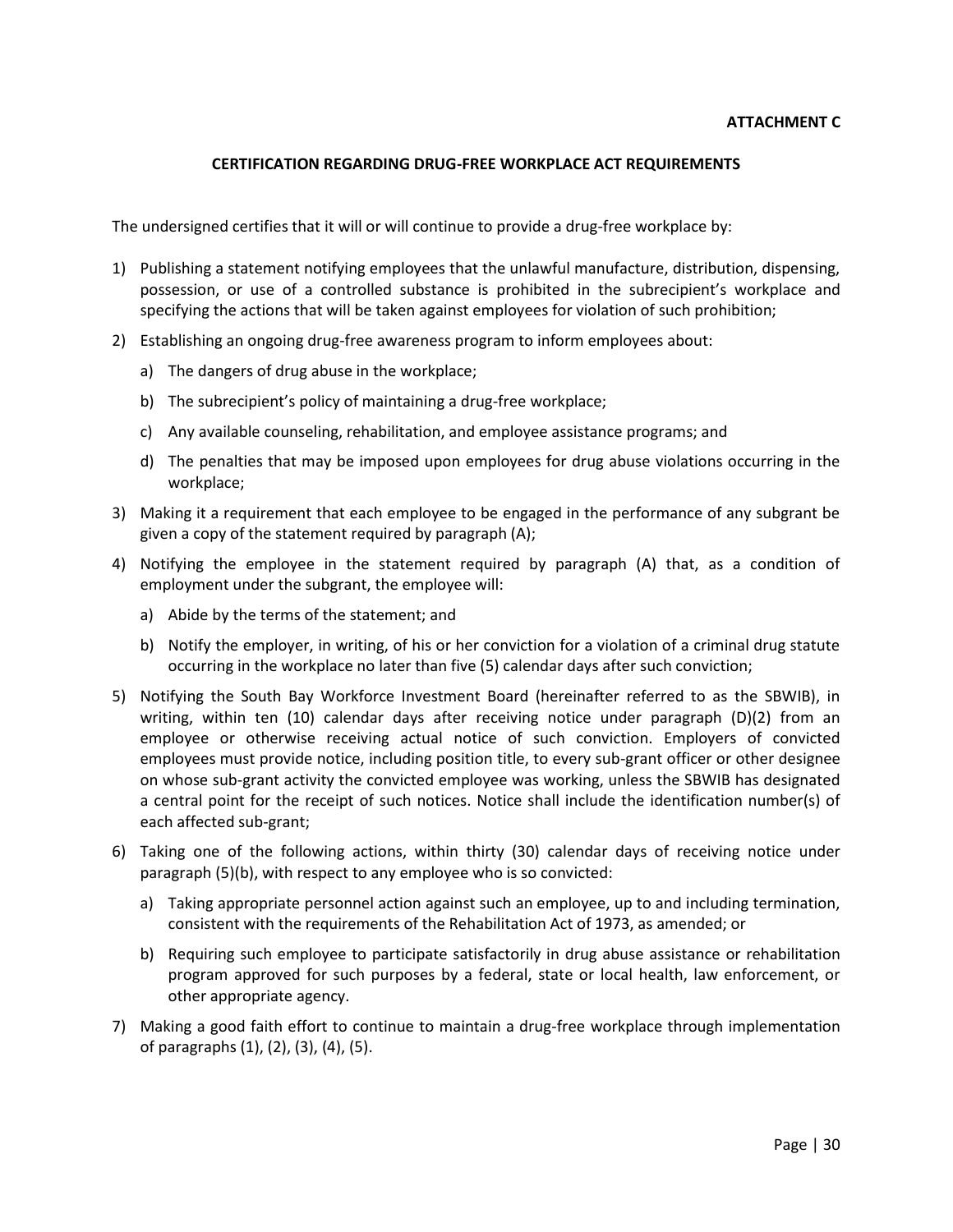The sub-recipient may insert in the space provided below the site(s) for the performance of work done in connection with the specific sub-grant:

Place of Performance (Street address, city, county, state, zip code)

 $\Box$  Check if there are workplaces on file that are not identified here.

**Signature Date**

**Print Name & Title of Authorized Representative <b>Construction**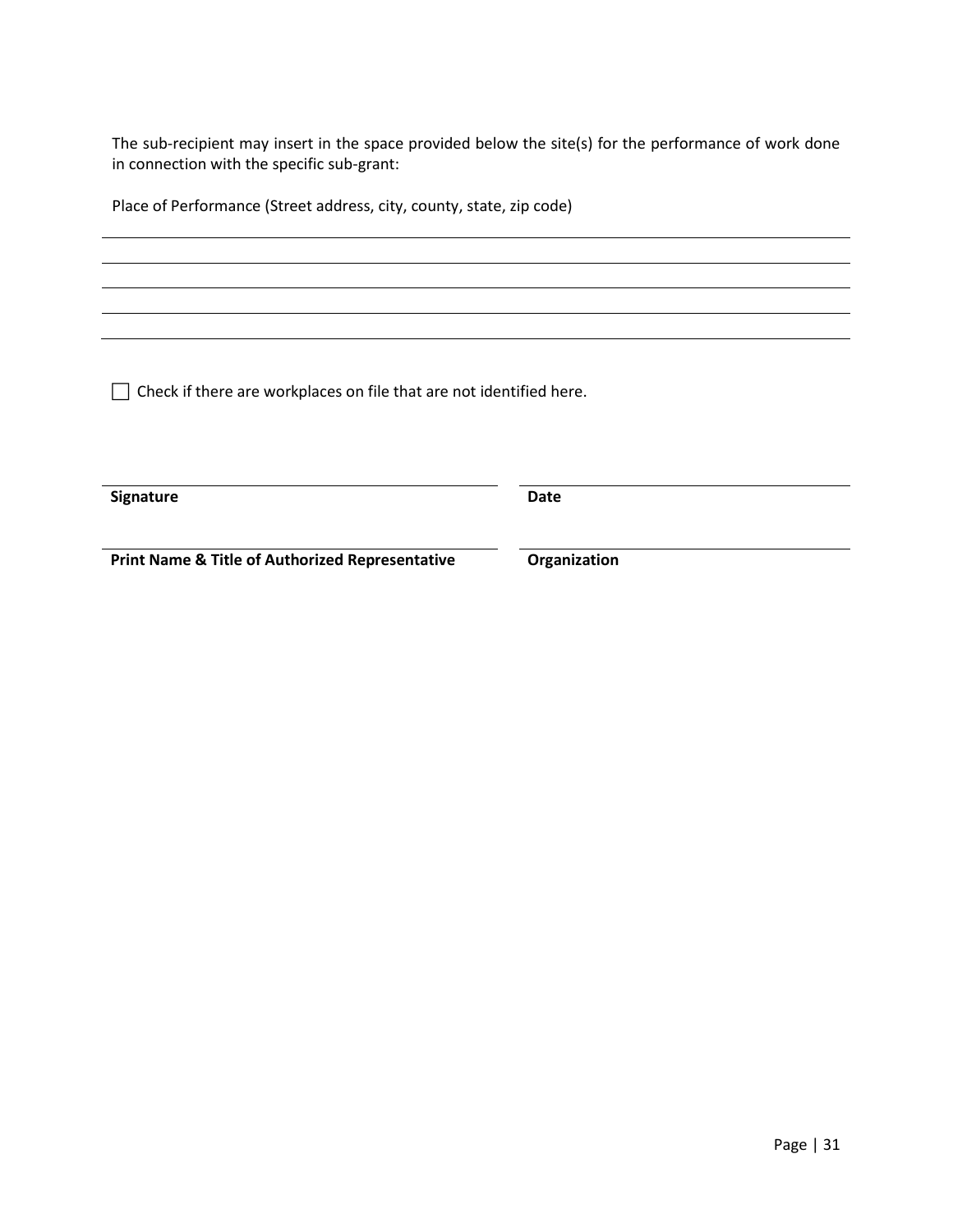## **CERTIFICATION REGARDING COMPLIANCE WITH THE AMERICANS WITH DISABILITIES ACT**

The undersigned certifies, that to the best of his/her knowledge and belief, that:

- 1. The Contractor is in compliance with and will continue to comply with the Americans with Disabilities Act 42U.S.C. 12101 et seq., and its implementing regulations.
- 2. The Contractor will provide for reasonable accommodations to allow qualifies individuals with disabilities to have access to and participate in its programs, services and activities in accordance with the provisions of the Americans with Disabilities Act.
- 3. The Contractor will not discriminate against persons with disabilities nor against persons due to their relationship or association with a person with disability.
- 4. The Contractor will require that the language of this certification be included in the award documents for all sub awards at the tiers (including subcontractors, subgrants, and contacts under grants, loads and cooperative agreements) and that all subrecipients shall certify and disclose accordingly.
- 5. This certification is a material representation of fact which reliance was placed when the parties entered into his/her transaction.

| Signature | Date |
|-----------|------|
|           |      |

**Print Name & Title of Authorized Representative <b>Construction**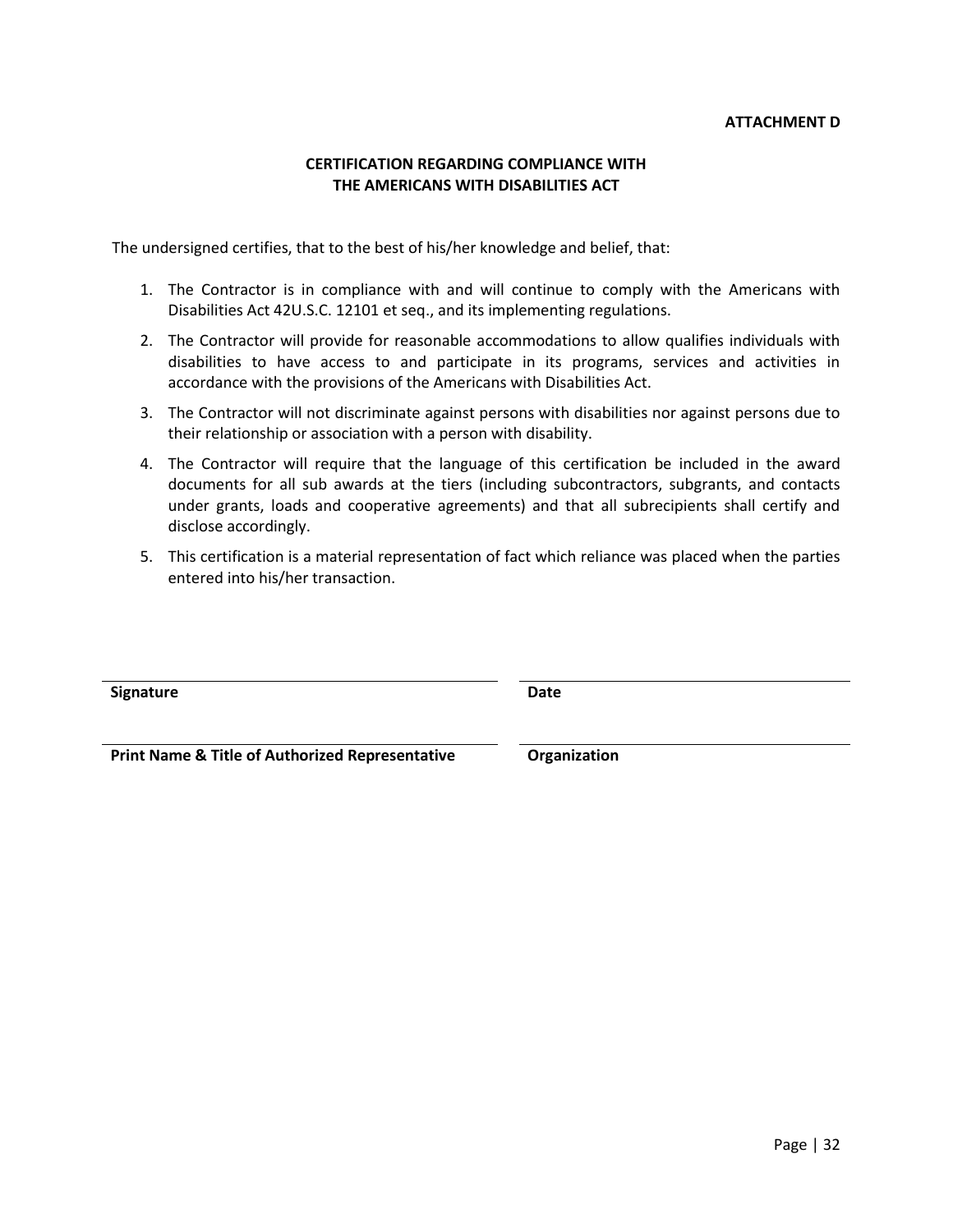## **ATTACHMENT E**

#### **NON-DISCRMINATION ASSURANCE**

During the performance of this agreement, the Contractor agrees as follows:

- 1. The Contractor will not discriminate against any employee or applicant for employment because of race, religious creed, color, national origin, ancestry, physical handicap, medical condition, marital status or sex. The Contractor will take affirmative action to assure that applicants are employed, and that employees are treated during their employment, without regard to their race, religions creed, color, national origin, ancestry, physical handicap, medical condition, marital status or sex. Such affirmative action shall be designed to insure against discrimination in the following: employment, upgrading, demotion or transfer, recruitment or recruitment advertising; layoff or termination; rates of pay or other forms of compensation, and selection for training, including apprenticeship or any other change or proposed change in employment conditions.
- 2. The Contractor will cause the forgoing to be inserted in all subcontractors for any work covered by this Agreement so that such provisions will be binding upon each subcontractor, provided that the forgoing provisions shall not apply to contracts or subcontractors for standards commercial supplies or raw materials.

| Signature                                                  | <b>Date</b>  |
|------------------------------------------------------------|--------------|
| <b>Print Name &amp; Title of Authorized Representative</b> | Organization |